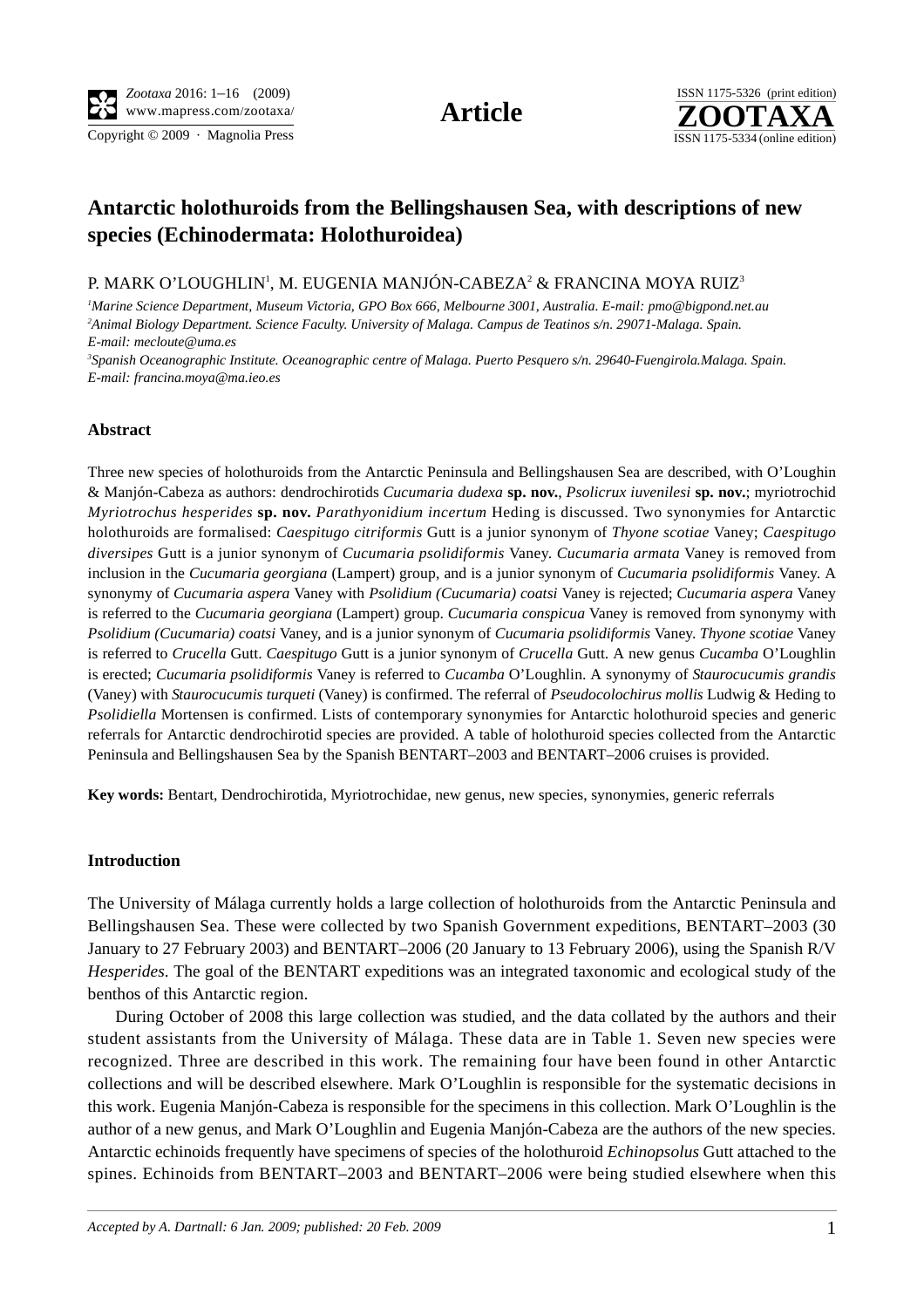holothuroid collection was being determined, and hence species of *Echinopsolus* Gutt from the Bellingshausen Sea and Antarctic Peninsula are not listed in this work.

In addition to working on the University of Málaga collection of Antarctic holothuroids, during 2008 Mark O'Loughlin has also determined large collections from the Ross Sea (held by the National Institute of Water and Atmospheric Research, NIWA, New Zealand), southern Atlantic (held by Museum Victoria, NMV, Australia), and Prydz Bay region (NMV). The holothuroid types from the Weddell Sea erected by Julian Gutt (1990) have been examined previously. From this work evidence of circum-polar distributions for most Antarctic holothuroid species has emerged. During this study, the opportunity was taken to review synonymies and generic referrals in this work. Contemporary synonymies for Antarctic holothuroid species, and a list of changed generic referrals for Antarctic dendrochirotid species, are listed. In the monograph on family Phyllophoridae by Heding & Panning (1954), Albert Panning erected the genus *Parathyonidium* Heding and species *Parathyonidium incertum* Heding based on the notes of his deceased colleague Svend Heding who had hoped to write a report on the *Discovery* holothuroids. This species was found in the BENTART collections, and is discussed in this work.

### **Methods**

Holotypes and paratypes and most of the specimens are lodged in the National Museum of Natural Sciences, Madrid (Museo Nacional de Ciencias Naturales, MNCN). Permanent slides of ossicles of the type species were prepared in Museum Victoria (NMV) by Mark O'Loughlin, and are registered and lodged in NMV with permission from Eugenia Manjón-Cabeza. Slide registrations numbers are listed with the descriptions below.

Digital photos of specimens were taken in the University of Málaga by Eugenia Manjón-Cabeza using a Nikon digital camera with microscope DXM1200F and Auto-Montage Pro software. Digital images of ossicles were taken in NMV by Chris Rowley, with Mark O'Loughlin, using a Leica DM5000 B compound microscope with Leica DC500 digital camera and Auto-Montage Pro software.

## **Cucumariidae Blainville**

#### *Cucamba* **O'Loughlin gen. nov.**

**Diagnosis.** Genus of family Cucumariidae with 8 and 2 smaller tentacles; larger tube feet on 5 radii; smaller tube feet scattered on interradii; single-layered perforated plate body wall ossicles.

**Type species.** *Cucumaria psolidiformis* Vaney, 1908 (monotypic).

**Etymology.** From *Cuc* (first part of family name), with the Latin *ambo* (two together), referring to the two sizes of tube feet (feminine).

**Remarks.** In this work *Caespitugo citriformis* Gutt, 1990, the type species for *Caespitugo* Gutt, 1990, is judged to be a junior synonym of *Thyone scotiae* Vaney, 1906. *Thyone scotiae* Vaney is referred to *Crucella* Gutt, 1990. *Caespitugo* Gutt thus becomes a junior synonym of *Crucella* Gutt.

## *Cucamba psolidiformis* **(Vaney) syn. nov., comb. nov.**

Table 1.

*Cucumaria psolidiformis* Vaney, 1908: 27–28, pl. 2 figs 17, 18, pl. 4 figs 51–53.—Ekman, 1925: 89–92, fig. 19.—Panning, 1949: 416.—Panning, 1955: 38.—Pawson, 1969: pl. 22 map 2.

*Cucumaria conspicua* Vaney, 1908: 29, pl. 2 figs 15, 16, pl. 5 fig. 67.—Panning, 1949: 416.—Panning, 1955: 38.—Pawson, 1969: pl. 22 map 2 (new synonym).

*Cucumaria armata* Vaney, 1908: 31–32, pl. 5 figs 57, 58 (new synonym).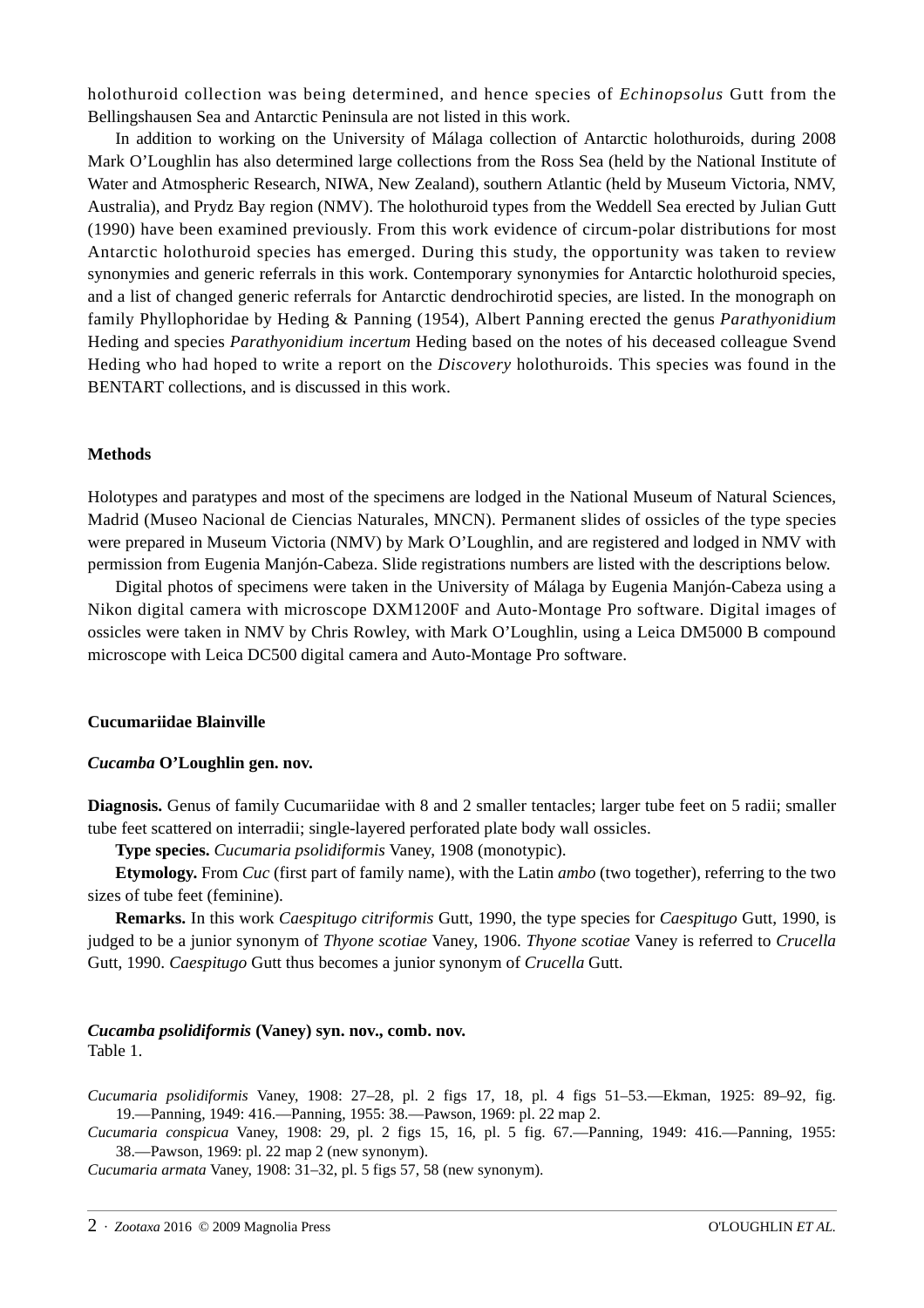*Caespitugo diversipes* Gutt, 1990: 102–104, figs 1–4, table 1.—Gutt, 1991: 323–324.—O'Loughin et al., 1994: 549, 555, table 2 (new synonym).

**Remarks.** *Cucumaria psolidiformis* Vaney, 1908 has a circum-polar distribution (M. O'Loughlin pers. obs.). The distinguishing characters of *Cucumaria psolidiformis* Vaney and *Caespitugo diversipes* Gutt, 1990 are: hard parchment-like body wall; long thin tail; mouth and anus terminal; 10 dendritic tentacles with ventral pair small; distinctive radial tube feet; inconspicuous interradial tube feet; irregular, perforated, elongate, narrow, thick, knobbed, single-layered, body wall ossicles. *Caespitugo diversipes* Gutt, 1990 is judged to be a junior synonym of *Cucumaria psolidiformis* Vaney, 1908. *Cucumaria psolidiformis* Vaney, 1908 is referred to *Cucamba* O'Loughlin gen. nov. that has the diagnostic characters listed above.

O'Loughlin (2002) synonymised *Cucumaria conspicua* Vaney, 1908 with *Psolicrux coatsi* (Vaney, 1908). That synonymy is rejected here, based on a closer reading of the description by Vaney (1908) of the single small type specimen (10 mm long) that includes: large tube feet along the radii, and numerous very small tube feet over the interradii. The only Antarctic holothuroid with this type of tube foot arrangement is *Cucumaria psolidiformis* Vaney, 1908. On this basis *Cucumaria conspicua* Vaney, 1908 is a junior synonym of *Cucumaria psolidiformis* Vaney, 1908.

Ekman (1925) synonymised *Cucumaria armata* Vaney, 1908 with *Cucumaria georgiana* (Lampert, 1886), and *C. armata* has been included in the "*Cucumaria georgiana* (Lampert, 1886) group" created by Gutt (1988) and followed by Massin (1992). *Cucumaria armata* Vaney, 1908 is removed from that synonymy in this work. It is judged in this work to be a junior synonym of *Cucumaria psolidiformis* Vaney, 1908, based on the following characters described by Vaney (1908): large numbers of small, close dorso-lateral tube feet; large, thick, irregular, often narrow, knobbed perforated plates (characteristic of *C. psolidiformis*).

# *Cucumaria dudexa* **O'Loughin & Manjón-Cabeza sp. nov.**

Figure 1a–c; table 1.

**Material examined.** Holotype. East Bellingshausen Sea, R/V *Hesperides*, BENTART–2003, stn MB13B, 69.8223ºS, 77.8320ºW, 605 m, 15 Feb 2003, MNCN 29.04/125; tentacle ossicles slide NMV F161512; dorsal body ossicles slide F161513; ventral body ossicles slide F161514; dorsal body ossicles slide F161515.

**Diagnosis.** Specimen 35 mm long (tentacles withdrawn, preserved), sub-cylindrical, widest diameter 6 mm; thin, flexible, calcareous, parchment-like body wall; distinct sole ventrally, slight "belly"; upturned oral cone, rounded distally, 2 soft dorso-lateral oral papillae, 0.6 mm long; upturned long tapered anal cone, 18 mm long, thin and rounded distally, 5 soft radial anal papillae 0.6 mm long; 10 dendritic tentacles, ventral pair small; tube feet confined to radii, well-developed close paired series bordering sole latero-ventrally, slightly more spread series mid-ventrally, ventral interradii bare, smaller sparse radial tube feet on oral and anal cones; calcareous ring with 10 plates; radial plates anteriorly digitiform, thin, wide posteriorly with triangular notch; interradial plates anteriorly elongate, thin, tapered, wide posteriorly with curved indentation.

Ossicles in body wall slightly imbricate plates; ossicles single-layered, irregular, predominantly elongate, thick, smooth, perforated plates, few up to 24 large to small perforations, lacking surface and marginal knobs and spines, up to 400  $\mu$ m long; similar dorsally and ventrally; rare plates with digitiform denticulation and small perforations at one end. Tube feet with small endplates, 176  $\mu$ m diameter, small perforations centrally, marginally denticulate perforated support plates, not rods, up to 176  $\mu$ m long. Tentacles ossicles thick to thin, curved to bent to concave, round to oval, perforated plates, not rods, plates with blunt marginal denticulations, lacking surface knobs and spines, plates up to 208  $\mu$ m long.

**Colour (preserved).** Off-white.

**Distribution.** Antarctica, east Bellingshausen Sea, 605 m.

**Etymology.** From the Greek *dudexa* (twelve), to honour the Manjón-Cabeza family to whom this number is richly significant.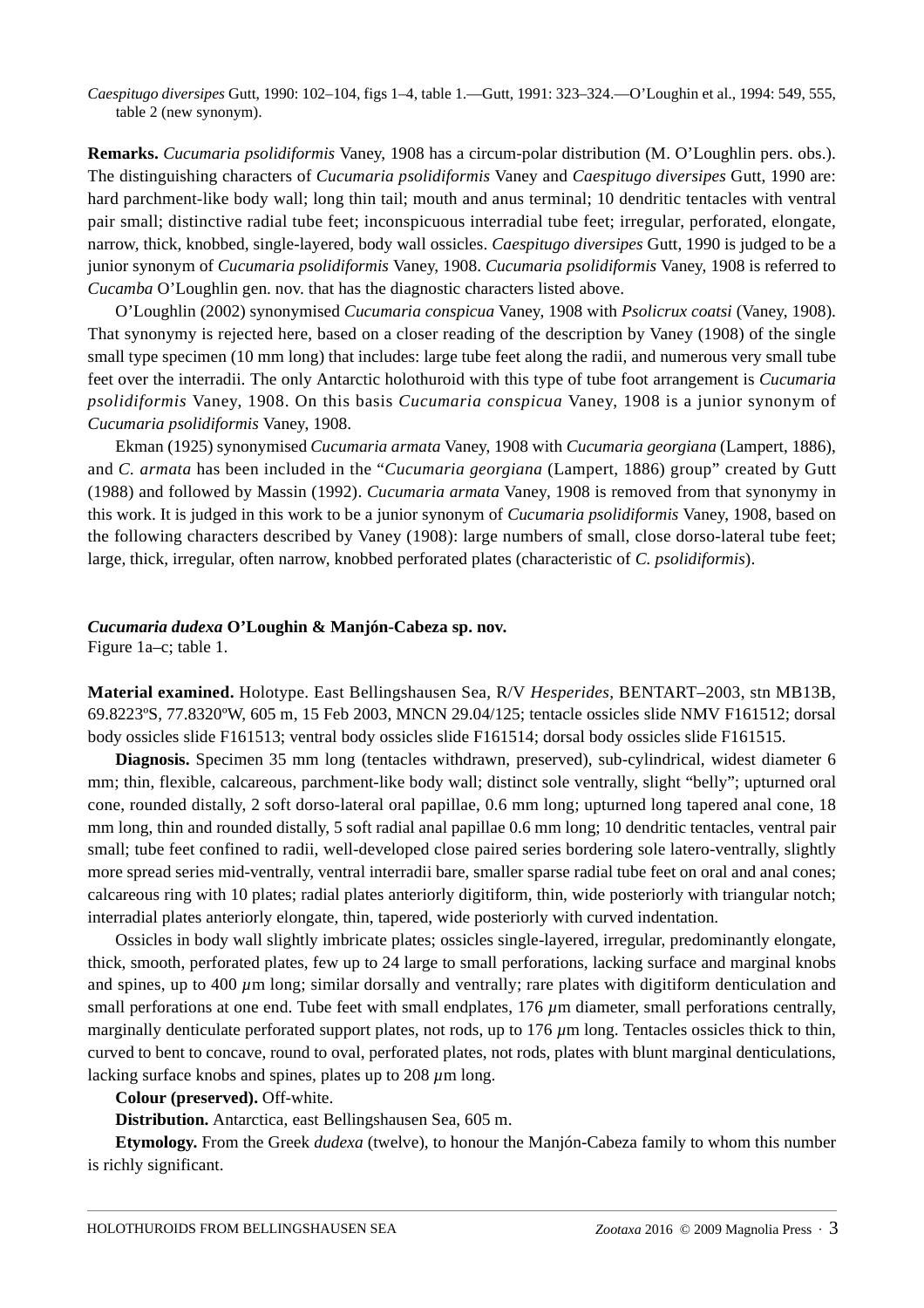

**FIGURE 1.** a–c, *Cucumaria dudexa* O'Loughin & Manjón-Cabeza **sp. nov.**: a, holotype (MNCN 29.04/125), lateral view, oral end right, radial (left) and interradial plates of calcareous ring (insert); b, body wall ossicles (slides NMV F161513, F161514); c, tentacle ossicles (slide F161512). d–f, *Parathyonidium incertum* Heding, 1954: d, lateral view, radial plate of calcareous ring (insert) (MNCN 29.04/126); e, body wall ossicles (slide F161525); f, tentacle ossicles (slide F121567 from MNCN 29.04/127).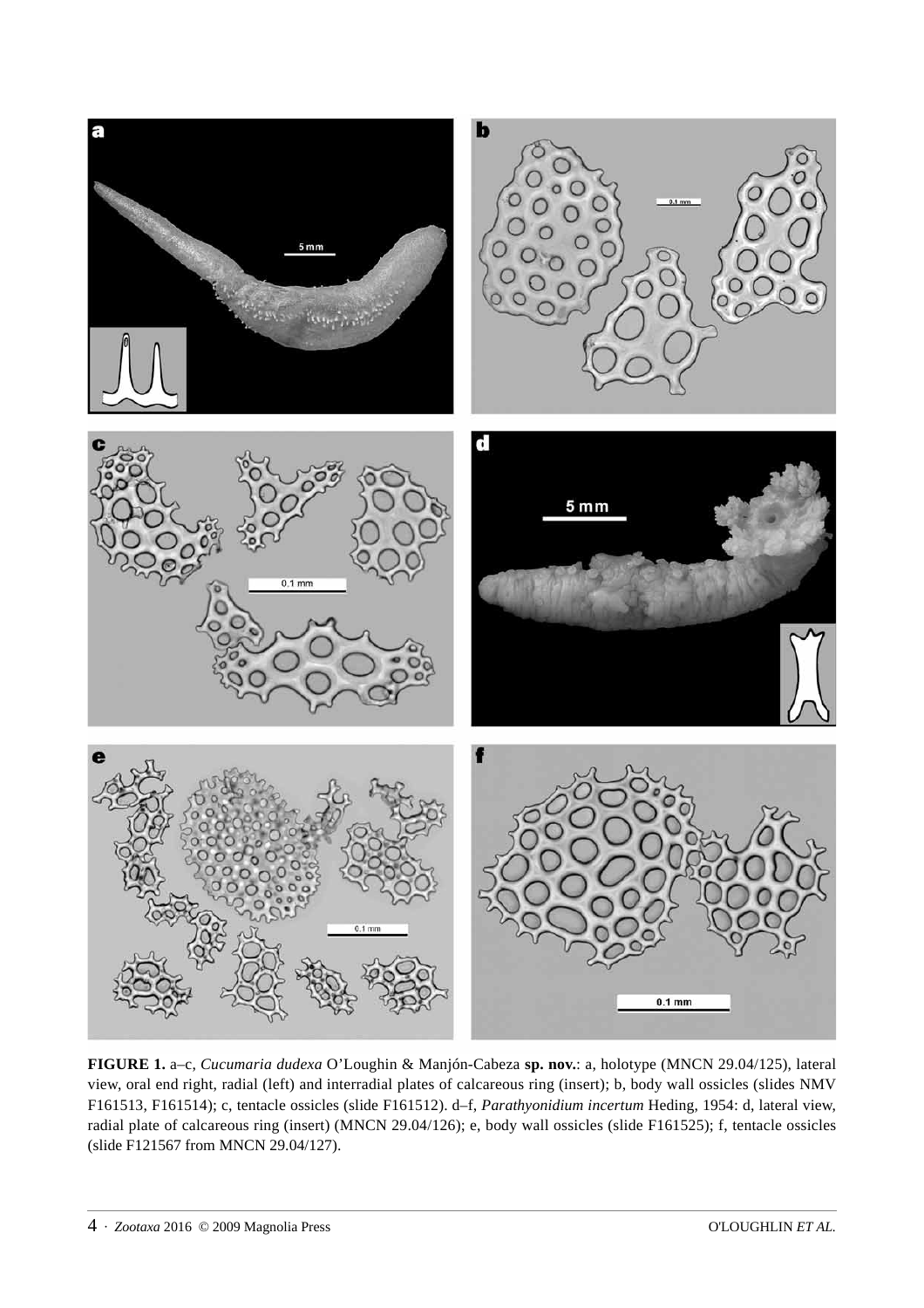**Remarks.** This new Antarctic dendrochirotid species is referred to *Cucumaria* Blainville because it has: 10 dendritic tentacles, ventral pair smaller; tube feet confined to radii; calcareous ring lacking posterior composite projections, ring plates with narrowing anterior projection and posterior indentation; body wall ossicles single-layered perforated plates. Antarctic *Cucumaria* species described to date have been grouped by Gutt (1988) and Massin (1992) into the "*Cucumaria georgiana* (Lampert, 1886) group". *Cucumaria dudexa* O'Loughin & Manjón-Cabeza **sp. nov.** shares with this group the combination of eight large and two small tentacles, radial tube foot distribution, and single-layered perforated plates in the body wall. *Cucumaria dudexa* O'Loughin & Manjón-Cabeza **sp. nov.** is distinguished from this group of species by the distinctive long thin tapered anal cone, presence of a discrete sole, and absence of knobs and spines on the perforated plate ossicles. Only a single specimen of *Cucumaria dudexa* **sp. nov.** was collected, but it is in very good condition and has distinct diagnostic characters.

### *Parathyonidium incertum* **Heding**

Figure 1d–f; table 1.

*Parathyonidium incertum* Heding (in Heding & Panning, 1954): 37–39, fig. 3.

**Material examined.** Antarctic Peninsula, Low I., BENTART–2006, R/V *Hesperides*, stn LOW47, 63.4668ºS, 62.2151ºW, 115 m, 12 Feb 2006, MNCN 29.04/126 (1 specimen), body wall ossicles slide NMV F161525; MNCN 29.04/127 (2 specimens), posterior body ossicles slide F161526, tentacle ossicles slide F161527; South Atlantic Ocean, South Georgia, *Icefish* 2004, stn 47 BT25, 114–118 m, 12 Jun 2004, NMV F104998 (1).

**Diagnosis.** Specimens up to 35 mm long (tentacles partly extended, preserved, NMV F104998), subcylindrical, elongate, widest diameter 5 mm; soft thick non-calcareous body wall; lacking distinct sole ventrally; oral end sometimes upright, slightly tapered and rounded distally when tentacles withdrawn; anal end slightly tapered and rounded distally; 15 dendritic tentacles (variable; "type" has 13; F104998 has 16), unequal, some undeveloped (buds only); long digitiform genital papilla posterior to dorsal tentacle pair in male specimen (indicative of internal fertilization and brood protection); tube feet confined to radii, spaced single series of large tube feet, uniform in size from base of tentacles to anus; calcareous ring faintly evident, only radial plates evident, wide anteriorly and posteriorly, narrowed in mid-plate, 2 small notches anteriorly, deep rounded notch posteriorly.

Ossicles in body wall abundant, thin, bluntly spinous to smooth, single-layered irregular plates, few to many perforations; similar dorsally and ventrally; common form elongate, with 2 large central perforations, 2 small distal perforations, one extended end with few small perforations, short blunt spines on surface and around margin, typically 100 *µ*m long; small plates intergrade with larger smooth to knobbed, marginally denticulate plates, up to 200  $\mu$ m long. Tube foot endplates large, up to 360  $\mu$ m diameter, few perforated support plates, not rods. Tentacles ossicles perforated plates, not rods, round to oval, slightly concave, blunt marginal denticulations, some with central knob, some fine surface knobs, plates up to 200  $\mu$ m long.

**Colour.** Live: semi-translucent pale brown. Preserved: pale grey.

**Distribution.** South Georgia, Antarctic Peninsula (Low I.), 114–199 m.

**Remarks.** In Heding & Panning (1954, p. 37) Panning notes that Heding died before their MS was completed, and before Heding was able to work on a *Discovery* Report. Panning wrote that he erected the new genus *Parathyonidium* Heding, 1954 and new species *Parathyonidium incertum* Heding, 1954 based on the notes by Heding, and with the approval of Dr. Deichmann (Harvard University). The specimens (obviously more than one) for this new genus and species were from *Discovery*-Expedition Stat. 474, one sea mile west of Shag Rock, South Georgia, 199 m. No registration numbers are recorded, or precise number of specimens, but a "Type" is referred to. The descriptions are diagnostic and accord closely with the description above, except that no measurements were given for specimens or ossicles. Panning wrote that the work on the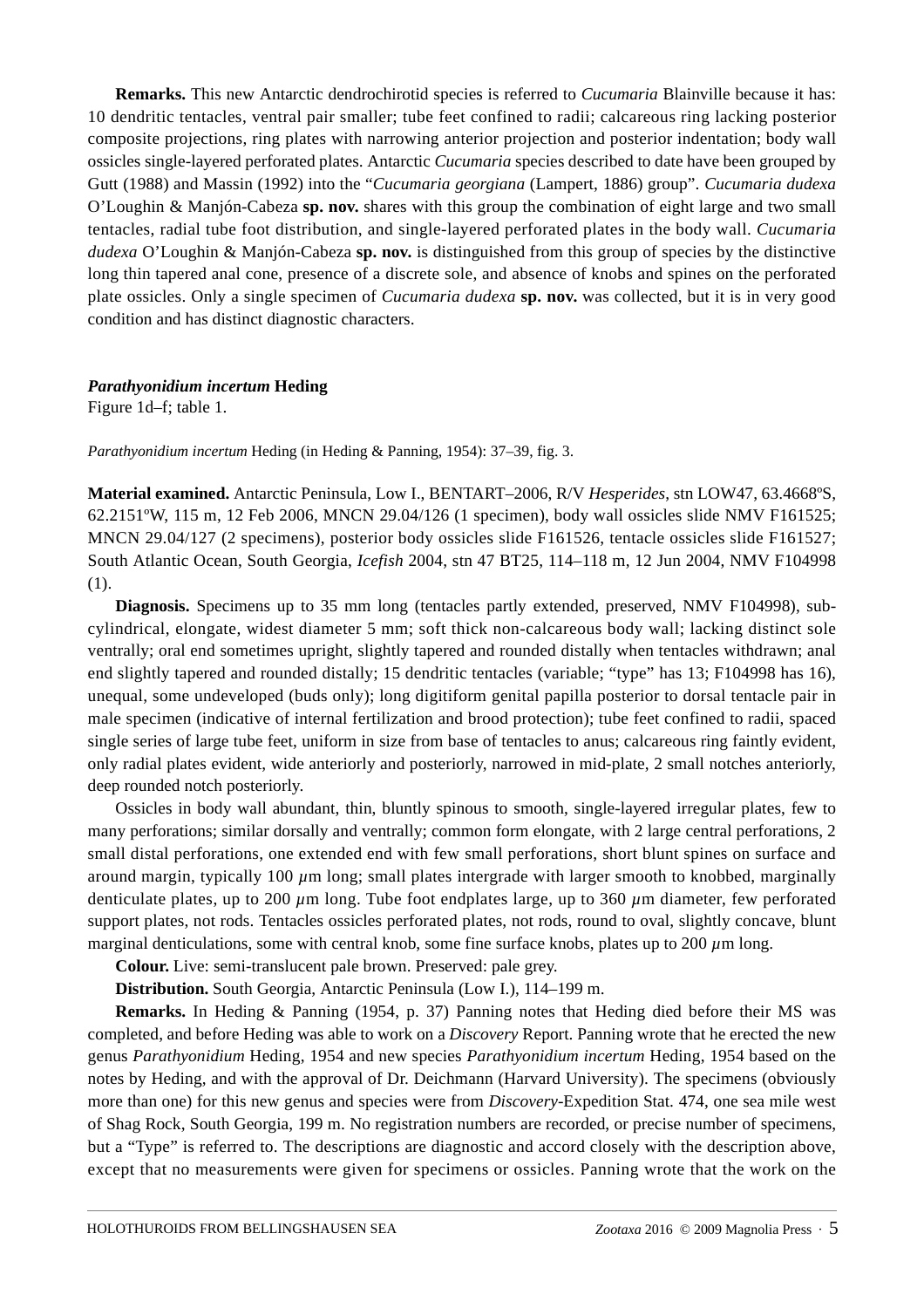*Discovery* material was taken over by Dr. Deichmann. This was not completed, and no *Discovery* Report has been published. All of the *Discovery* holothuroids that remained on loan to the Smithsonian US National Museum of Natural History are currently (December 2008) in Museum Victoria for determination, on their way back to the British Museum of Natural History. The types for *Parathyonidium incertum* Heding, 1954 are not with the *Discovery* lots currently in Museum Victoria. It is reported (David Pawson, pers. comm.) that a paratype from Elephant Island is in the Paris Museum. The holotype has not been located.

*Psolicrux coatsi* **(Vaney, 1908)**

Figure 2d; table 1.

**Remarks.** Ekman (1925) synonymised *Cucumaria aspera* Vaney, 1908 with *Psolidium (Cucumaria) coatsi* Vaney, 1908. This synonymy was not recognized in the *Psolicrux coatsi* (Vaney, 1908) synonymy in O'Loughlin (2002). That omission is supported in this work. The small type specimen (11 mm long) of *Cucumaria aspera* Vaney, 1908 belongs as an additional species in the "*Cucumaria georgiana* (Lampert, 1886) group" created by Gutt (1988) and adopted by Massin (1992), based on the following characters described by Vaney (1908): tube feet confined to radial series; eight and two small ventral tentacles; irregular perforated plate ossicles, with some knobs.

*Cucumaria conspicua* Vaney, 1908 is removed from the *Psolidium (Cucumaria) coatsi* Vaney, 1908 synonymy by O'Loughlin (2002), and referred above to *Cucamba psolidiformis* (Vaney, 1908).

# *Psolicrux iuvenilesi* **O'Loughin & Manjón-Cabeza sp. nov.**

Figure 2a–c; table 1.

**Material examined.** Holotype. Antarctic Peninsula, Gerlache Strait, BENTART–2003, R/V *Hesperides*, stn PA23, 64.9255ºS, 63.6068ºW, 656 m, 25 Feb 2003, MNCN 29.04/128; dorsal body ossicles slide NMV F161522; ventral body ossicles slide F161523; tentacle ossicles slide F161524.

Paratypes. Type locality and date, MNCN 29.04/129 (4).

**Other material.** Paraiso Bay, R/V *Hesperides*, stn BP21, 64.90ºS, 63.01ºW, 101 m, 23 Feb 2003. Eastern Antarctica, Prydz Bay, Fram Bank, 444–453 m, 26 Feb 1991, F68053 (1); Enderby Land, 386–400, 15 Nov 1985, F84985 (1).

**Diagnosis.** Specimens up to 29 mm long (tentacles withdrawn), widest diameter 11 mm; thin, flexible, calcareous, body wall with minute projecting spines; distinct sole and "belly" ventrally; oral cone, tapered anal cone forming distinct "tail", both oral and anal cones frequently upturned; 10 subequal dendritic tentacles; large tube feet in mid-ventral and latero-ventral paired radial series defining a distinct sole with broad bare interradii; single latero-ventral row (of the paired series) bordering the bare interradii typically close, outer row of paired series more spaced; smaller tube feet scattered dorsally and laterally and on oral and anal cones; tube feet do not cross introvert; radial plates of calcareous ring elongate, sub-rectangular, with deep posterior notch; interradial plates elongate, tapered and rounded anteriorly, with shallow rounded indentation posteriorly.

Ossicles in body wall numerous, imbricate, large, thick, single-layered, perforated, smooth plates with angled narrow distally spinous spire, plate and spire up to 480  $\mu$ m long, spires typically 160  $\mu$ m long; plates irregular in size and form; spired plates similar dorsally and ventrally; lacking small branched bluntly spinous rods and crosses. Largest tentacle ossicles irregularly oval to elongate, thick, knobbed, curved, perforated plates, up to 640 *µ*m long; smallest plates thin, smooth, marginally bluntly denticulate.

**Colour (preserved).** Pale grey-brown.

**Distribution.** Western Antarctica (Gerlache Strait), Eastern Antarctica (Fram Bank); 101-656 m.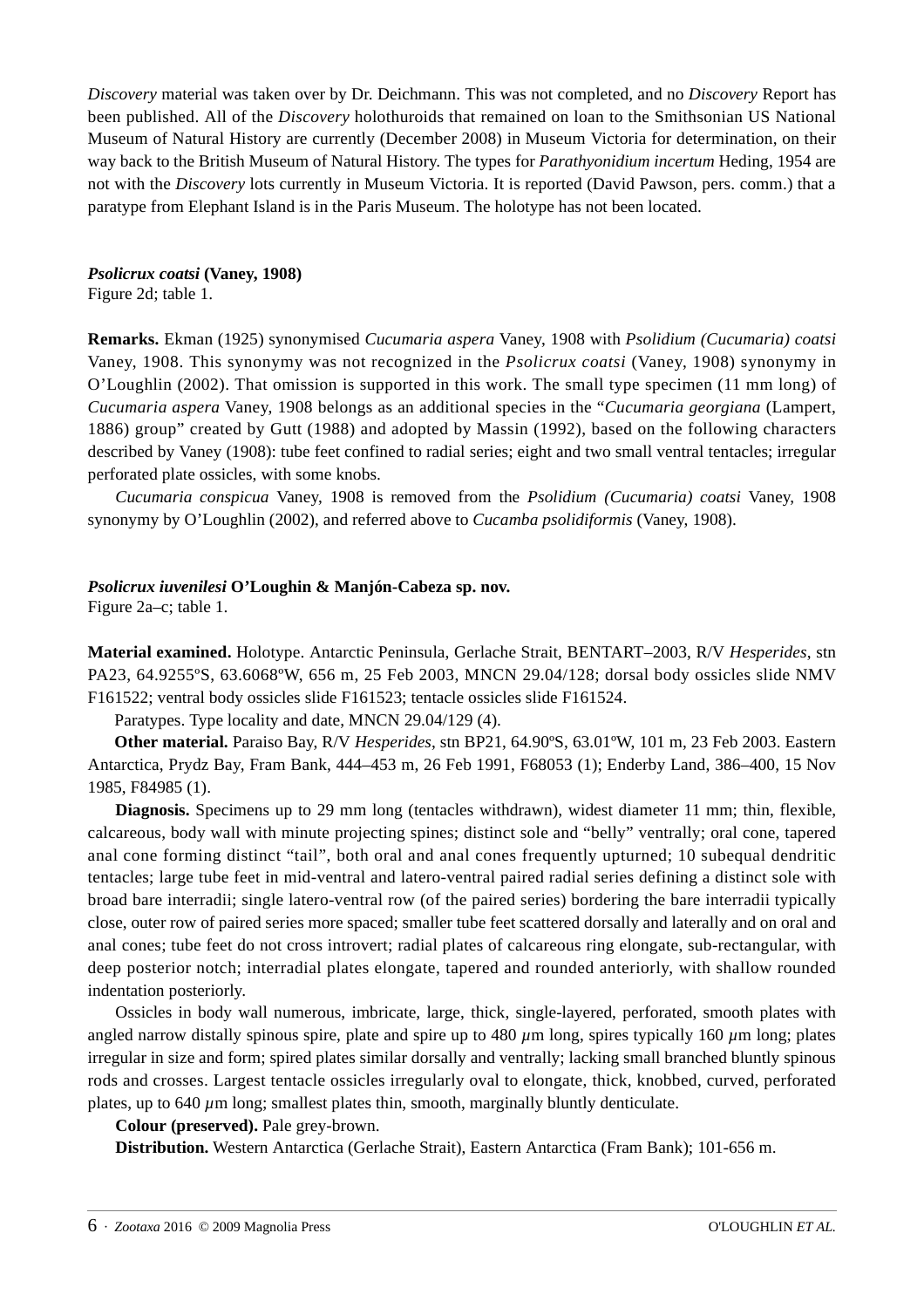

**FIGURE 2.** a–c, *Psolicrux iuvenilesi* O'Loughin & Manjón-Cabeza **sp. nov.**: a, holotype (MNCN 20.04/128), lateral view, radial (left) and interradial plates of the calcareous ring (insert); b, spired plates (slide F161523 from holotype) and spire from body wall (slide from specimen F68053); c, tentacle ossicles (slide from specimen F68053).d, *Psolicrux coatsi* (Vaney, 1908): tentacle ossicles (slide from specimen F160026).e, f, *Myriotrochus hesperides* O'Loughin & Manjón-Cabeza **sp. nov.**: e, holotype (MNCN 29.04/130), oral end with calcareous ring left, asymmetrical plates of calcareous ring (insert); f, wheels from posterior dorsal body wall (slide F161516).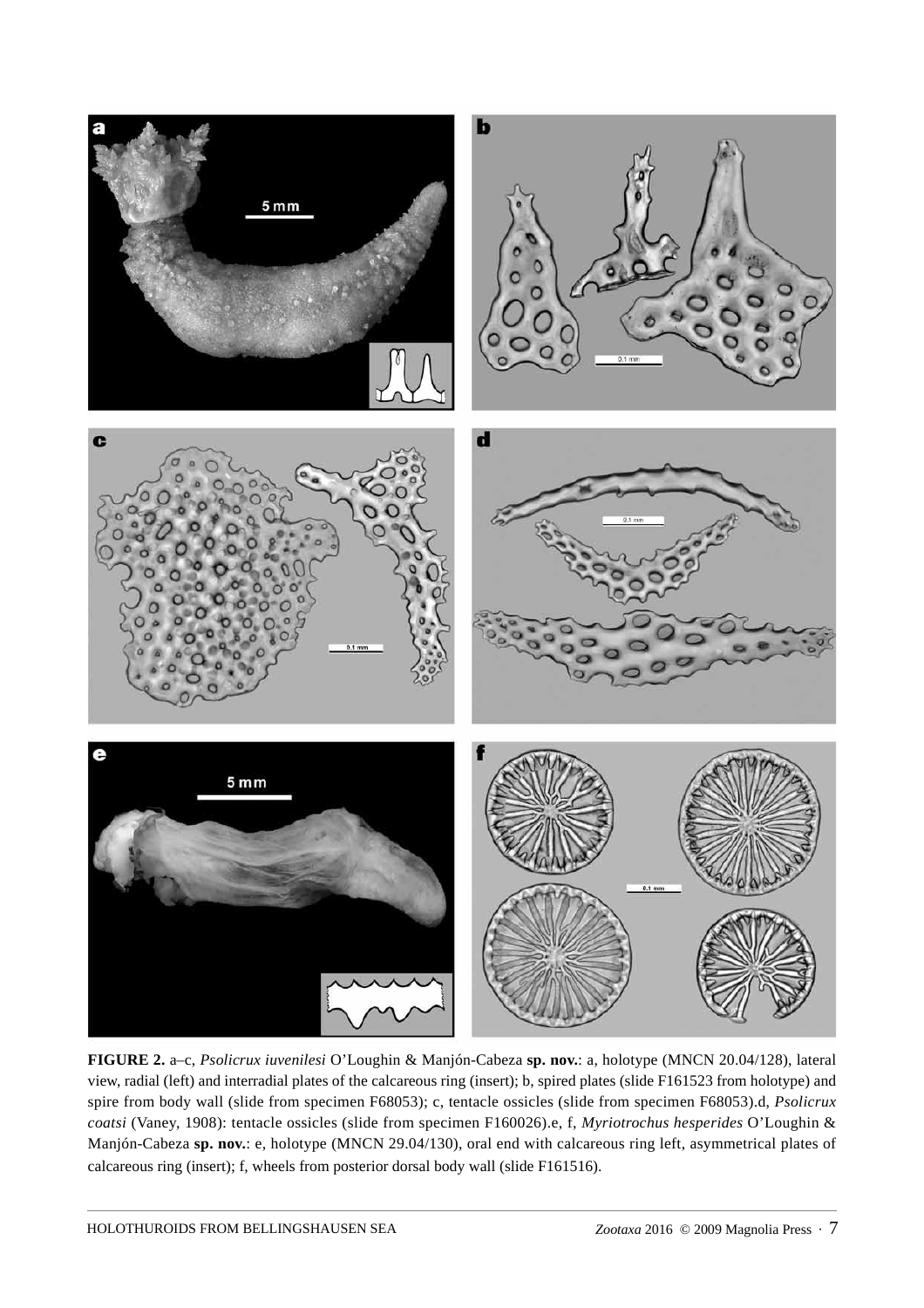**Etymology.** From the Latin *iuveniles* (young people) in recognition of the skilled assistance provided by the young University of Málaga students Blanca Gallego Tevar, Carolina Yuste Florido and Juan Miguel Pérez Ramos.

**Remarks.** O'Loughlin (2002) reviewed *Psolidium (Cucumaria) coatsi* Vaney, 1908, erected the new genus *Psolicrux* for the species, and judged that *Cucumaria conspicua* Vaney, 1908, *Psolidium navicula* Ekman, 1927 and *Psolidium bistriatum* Ludwig & Heding, 1935 were junior synonyms. *Cucumaria conspicua* Vaney, 1908 is removed above from the synonymy by O'Loughlin (2002), and referred to *Cucamba psolidiformis* (Vaney, 1908).

Body form, knobbed cross ossicles and spired plate ossicles of *Psolicrux coatsi* (Vaney, 1908) were illustrated by O'Loughlin (2002, figs 3c–f). In examining the material for that work it was noted that knobbed crosses were sometimes not found, and this was judged to be a sampling artefact (O'Loughlin, pers. obs.). In this work there has been a consistent absence of knobbed crosses in some specimens. The specimens lacking knobbed crosses are referred to the new species *Psolicrux iuvenilesi* O'Loughin & Manjón-Cabeza **sp. nov.** In addition to the absence of knobbed crosses, the specimens are smaller, and the largest tentacle ossicles are thick knobbed oval to elongate plates while in *Psolicrux coatsi* (Vaney) the largest tentacle ossicles are thick, narrow, bluntly spinous, perforated rods, up to 536  $\mu$ m long (Figure 2d).

### *Psolidiella mollis* **(Ludwig & Heding)**

Table 1.

*Pseudocholochirus mollis* Ludwig & Heding, 1935: 204–209, figs 62–65.—O'Loughlin, 2000: 25.

*Psolidiella mollis.*—Panning, 1949: 415.—Pawson, 1969: 37, pl. 22 map 1.—Pawson, 1970: 36.—Gutt, 1988: 22.—Gutt, 1991: 323, 324.

**Remarks.** Panning (1949) referred *Pseudocolochirus mollis* Ludwig & Heding, 1935 to *Psolidiella* Mortensen, 1925a. In a subsequent treatment Panning (1971) did not include *P. mollis* in *Psolidiella*, but did not reassign the species. O'Loughlin (2000) reviewed *Psolidiella* and, being unfamiliar with *P. mollis*, followed Panning (1971) and omitted *P. mollis* from *Psolidiella*. Current familiarity with the species confirms the original referral by Panning (1949) of *Pseudocolochirus mollis* Ludwig & Heding, 1935 to *Psolidiella* Mortensen, 1925a.

### *Staurocucumis turqueti* **(Vaney)**

*Cucumaria grandis* Vaney, 1906b: 405.—Vaney, 1906c: 12–14.—Vaney, 1908: 24–25, pl. 4, figs 45, 46.—Vaney, 1914: 9–11, pl. 2, fig. 10.—Cherbonnier, 1941: 571–573.

*Cucumaria turqueti* Vaney, 1906b: 406.— Vaney, 1906c: 18–19, fig. 1.—Ekman, 1925: 45–49, fig. 8.—Cherbonnier, 1941: 571–573.

*Staurocucumis turqueti*.— Ekman, 1927: 381–384, fig. 9.—Hansen, 1988: 303, 304, fig. 2.—Massin, 1994: 130, 132, fig. 2.

*Cucumaria spatha* Cherbonnier, 1941: 571–573.

*Ekmocucumis turqueti*.—Heding, 1942: 33.—Panning, 1949: 453.—Pawson, 1969: pl. 22 map 4.—Gutt, 1991: 323, 324. *Ekmocucumis spatha*.—Panning, 1949: 453.—Pawson, 1969: pl. 22 map 4.—Cherbonnier, 1974: 602.

*Ekmocucumis grandis*.—Cherbonnier, 1974: 602.

*Abyssocucumis turqueti*.—Gutt, 1988: 22.

*Ekmocucumis* sp. MoV 2085.—O'Loughlin et al., 1994: 551, 555, table 2.

**Remarks.** Ekman (1925) made *Cucumaria grandis* Vaney, 1906b a junior synonym of *Cucumaria turqueti* Vaney, 1906b, although *C. grandis* has page precedence in Vaney (1906b). Since Ekman (1925) was the first reviser the synonymy is valid. Cherbonnier (1941) retained *Cucumaria grandis* Vaney but replaced the name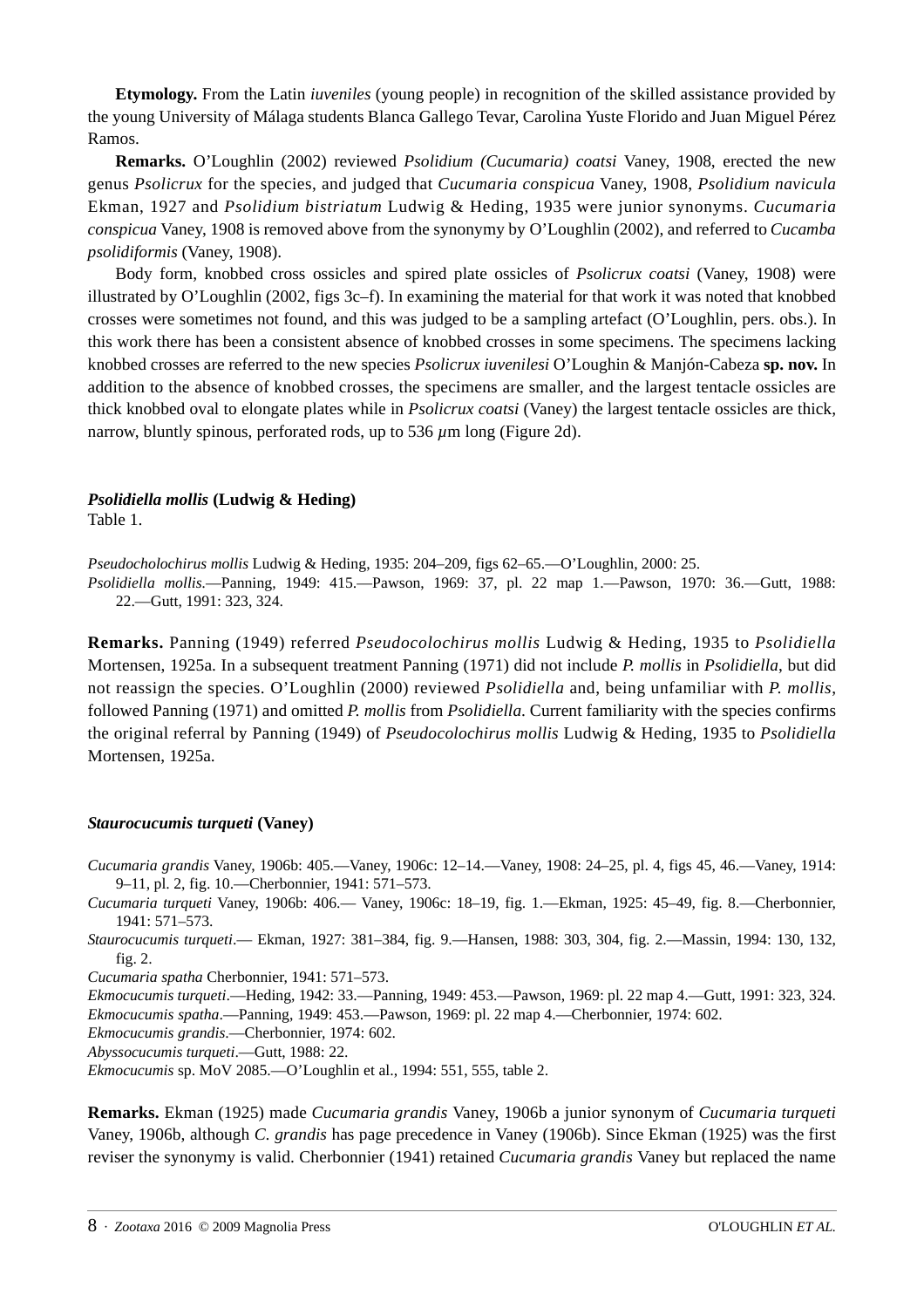with *Cucumaria spatha*, judging incorrectly that Vaney (1906b) used an invalid name. The original synonymy by Ekman (1925) is confirmed here.

#### **Myriotrochidae Théel**

*Myriotrochus hesperides* **O'Loughin & Manjón-Cabeza sp. nov.**

Figure 2e, f: table 1.

**Material studied.** Holotype. Antarctic Peninsula, BENTART–2006, R/V *Hesperides*, stn PA41, 65.47149ºS, 69.0285ºW, 350 m, 10 Feb 2006, MNCN 29.04/130; posterior dorsal body ossicles slide NMV F161516.

**Diagnosis.** Specimen 13 mm long; thin translucent body wall; sub-cylindrical, dorsal oral ring projecting anteriorly over ventral, body rounded distally; 12 peltato-digitate tentacles, each tentacle with about 7 small rounded digits; plates of calcareous ring asymmetrical, with short pointed anterior projections, wide rounded tongue-like posterior projections of variable length, 2 radial plates each with 2 anterior projections.

Tentacles lacking ossicles; body wall ossicles a few wheels only in the posterior dorsal body wall; wheels of one type, with teeth all pointing towards centre of hub; spokes irregular, about half branching proximally, some branches not reaching rim, some spokes with cross-connections; teeth variably sub-equal or different in size; hubs small, irregular, not disc-like, lacking perforations, formed by junction of spokes; largest wheel with diameter 248  $\mu$ m, hub diameter 40  $\mu$ m, 13 spokes at hub, 23 spokes at rim, 30 equal teeth; smallest wheel with diameter 200  $\mu$ m, hub diameter 24  $\mu$ m, 12 spokes at hub, 16 spokes at rim, 28 unequal teeth.

**Colour (preserved).** Off-white, translucent; tentacle digit ends reddish-brown.

**Distribution.** Antarctic Peninsula, 350 m.

**Etymology.** Named, as a noun in apposition, for the Spanish R/V *Hesperides* used for BENTART–2003 and BENTART–2006.

**Remarks.** Based on the key to the genera of family Myriotrochidae in Gage & Billett (1986), this new myriotrochid species is referred to *Myriotrochus* Steenstrup because it has: 12 tentacles; asymmetrical calcareous ring, with 2 radial plates each with 2 anterior projections; absence of rod ossicles; wheel hubs lacking perforations; wheel ossicles of one type only, with all teeth pointed towards centre of hub.

Three specimens of myriotrochid holothuroid have been taken in Antarctica. Smirnov and Bardsley (1997) described *Myriotrochus antarcticus* from a 2 mm long specimen from the MacRobertson Shelf in eastern Antarctica at 113 m. The wheels are 140–150 *µ*m in diameter, have 22–24 teeth, and 15–16 unbranched spokes, different to *Myriotrochus hesperides* O'Loughin & Manjón-Cabeza **sp. nov.** A New Zealand National Institute of Water and Atmospheric Research (NIWA) single specimen of a *Myriotrochus* species (registration NIWA 37812, two pieces, combined length 33 mm) was taken in the Ross Sea at 2283 m in 2008. The wheel diameters are 320–395 *µ*m, have about 30 teeth, have 11–15 unbranched spokes and a perforated spoked hub, also different to *Myriotrochus hesperides* O'Loughin & Manjón-Cabeza **sp. nov.** that is characterised by wheels with a small unperforated hub and frequently proximally branched spokes. The single type specimen is damaged, but appears to be intact, and has a complete oral end.

*Myriotrochus hesperides* O'Loughin & Manjón-Cabeza **sp. nov.** has some characters that are similar to *Myriotrochus clarki* Gage & Billett, 1986 from the Rockall Trough in the NE Atlantic at 1605–2515 m. Both species have large tongue-like posterior projections on the calcareous ring, but these are larger in *M. hesperides* and the anterior projections smaller. An "abnormal" wheel with a few distally branched spokes is illustrated for *M. clarki*, but all the *M. hesperides* wheels have numerous proximally branched spokes.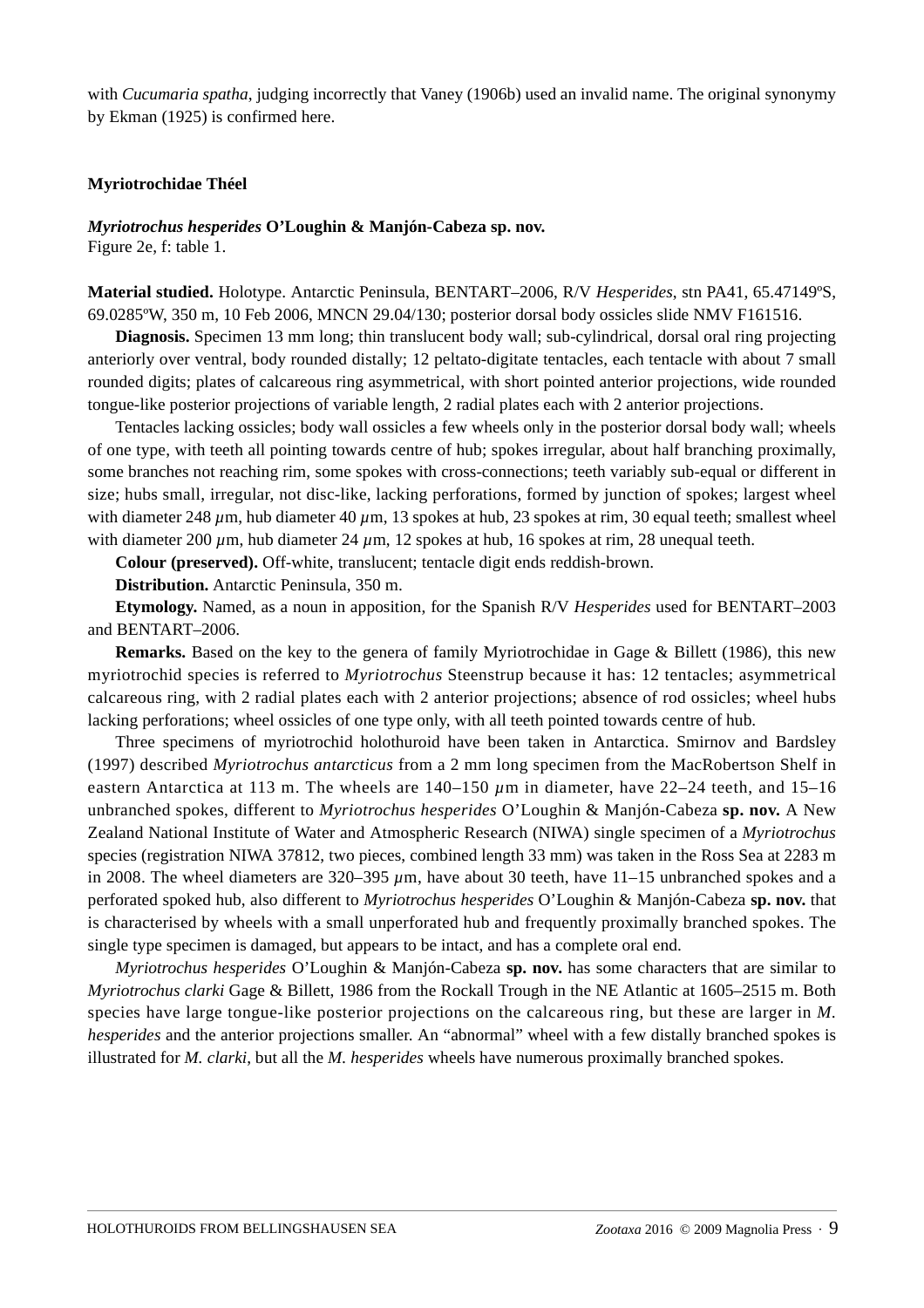## **Paracucumidae Pawson & Fell**

*Crucella scotiae* **(Vaney) syn. nov., comb. nov.**

Table 1.

*Thyone scotiae* Vaney, 1906a: 400-401, fig. 1.—Ekman 1925: 106–108, fig. 24. *Ypsilocucumis scotiae*.—Panning, 1949: 455.—Pawson, 1969: map 3. *Caespitugo citriformis* Gutt, 1990: 105, figs 1, 5–7, table 2.—Gutt, 1991: 324 (new synonym). *Crucella* cf. *hystrix* Gutt, 1990.—O'Loughlin et al., 1994: 552, table 2.

**Remarks.** *Thyone scotiae* Vaney, 1906a has a circum-polar distribution (M. O'Loughlin, pers. obs.). The distinguishing characters of *Thyone scotiae* Vaney, 1906a and *Caespitugo citriformis* Gutt, 1990 are: body with narrowed tail; hard to parchment-like body wall; 10 tentacles with ventral pair small; cucumariid not phyllophorid calcareous ring; tube feet evenly distributed around body; body wall ossicles small knobbed plates, large irregular thick knobbed perforated plates with central secondary mesh thickening; posterior body with multi-layered ossicles. *Caespitugo citriformis* Gutt, 1990 is judged here to be a junior synonym of *Thyone scotiae* Vaney, 1906a. *Thyone* Oken is an inappropriate genus for *Thyone scotiae* Vaney, since the calcareous rings of *Thyone* species have elongate composite posterior projections characteristic of family Phyllophoridae. Panning (1949) inappropriately referred *T. scotiae* to his new genus *Ypsilothuria*, diagnosed as having 10 equal tentacles. *Thyone scotiae* Vaney is referred here to *Crucella* Gutt, 1990 that has: body with narrowed tail; hard to parchment-like body wall; 10 tentacles with ventral pair small; cucumariid not phyllophorid calcareous ring; tube feet evenly distributed around body; body wall ossicles crosses with four perforated arms, with or without central secondary mesh thickening and spine. Gutt (1990) referred his now junior synonym species *C. citriformis* to his genus *Caespitugo*, but it is judged here that the senior synonym *T. scotiae* is more appropriately referred to *Crucella* Gutt, 1990 because of the multi-layering in the centre of some perforated plates, and some plates cross-shaped or with irregular arms. *Caespitugo* Gutt, 1990 becomes a junior synonym of *Crucella* Gutt, 1990.

# **Contemporary synonymies for Antarctic holothuroid species (since 1994)**

- *Achlyonice violaecuspidata* Gutt, 1990 = *Rhipidothuria racowitzai* Hérouard, 1901 (by Gebruk & Shirshov, 1994)
- *Bathyplotes fuscivinculum* Gutt, 1990 = *Bathyplotes bongraini* Vaney, 1914 (by O'Loughlin, 2002)
- *Bathyplotes rubipunctatus* Gutt, 1990 = *Bathyplotes gourdoni* (Vaney, 1914) (by O'Loughlin, 2002)

*Caespitugo citriformis* Gutt, 1990 = *Thyone scotiae* Vaney, 1906a (this work)

*Caespitugo diversipes* Gutt, 1990 = *Cucumaria psolidiformis* Vaney, 1908 (this work)

*Cucumaria armata* Vaney, 1908 = *Cucumaria psolidiformis* Vaney, 1908 (this work)

*Cucumaria aspera* Vaney, 1908 = *Cucumaria georgiana* (Lampert, 1886) group (this work)

*Cucumaria conspicua* Vaney, 1908 = *Cucumaria psolidiformis* Vaney, 1908 (this work)

*Cucumaria grandis* Vaney, 1906b = *Cucumaria turqueti* Vaney, 1906b (by Ekman, 1925; confirmed this work)

*Cucumaria mira* Ludwig & Heding, 1935 *= Cucumaria liouvillei* Vaney, 1914 (by O'Loughln, 2002)

*Paracucumis antarctica* Mortensen, 1925b = *Thyone turricata* Vaney, 1906a (by O'Loughlin, 2002)

*Psolidium navicula* Ekman, 1927 = *Psolidium bistriatum* Ludwig & Heding, 1935 = *Psolidium (Cucumaria) coatsi* Vaney, 1908 (by O'Loughlin, 2002)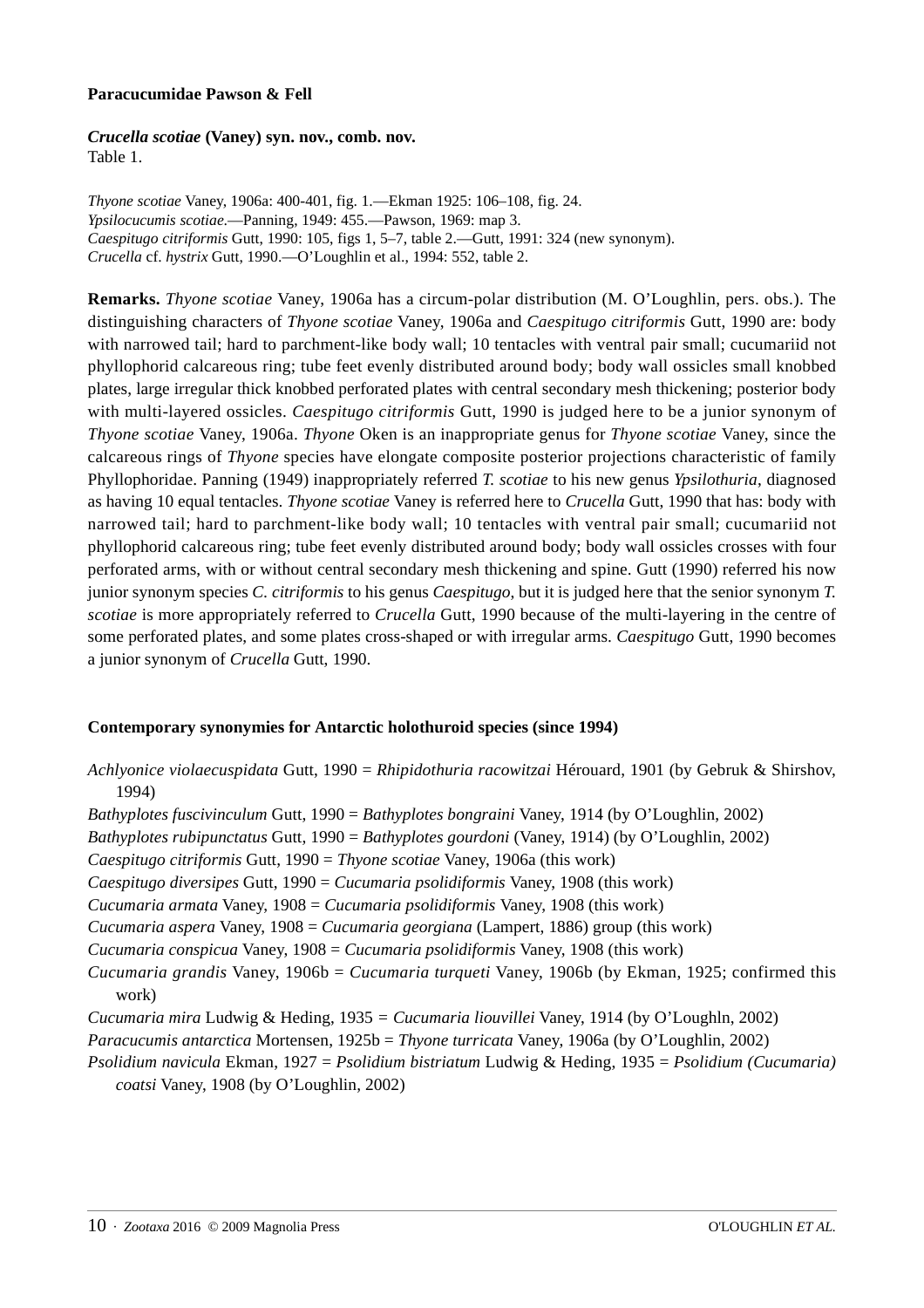| <b>Taxon</b>                        | <b>Station</b>     | Location            |             | Latitude Longitude  | Depth |
|-------------------------------------|--------------------|---------------------|-------------|---------------------|-------|
|                                     |                    |                     | $^{\circ}S$ | $\,^{\rm o}{\rm W}$ | m     |
| <b>Apodida Brandt</b>               |                    |                     |             |                     |       |
| Myriotrochus hesperides sp. nov.    | PA41A              | Antarctic Peninsula | $-65.47$    | $-69.03$            | 350   |
| Paradota weddellensis Gutt, 1990    | LOW46              | Low Island          | $-63.44$    | $-62.24$            | 97    |
|                                     | MB <sub>13</sub> B | Bellingshausen Sea  | $-69.82$    | $-77.83$            | 605   |
|                                     | MB33               | Bellingshausen Sea  | $-70.29$    | $-84.28$            | 430   |
|                                     | MB9                | Bellingshausen Sea  | $-70.24$    | $-81.77$            | 540   |
|                                     | <b>PA18</b>        | Marguerite Bay      | $-67.96$    | $-71.06$            | 357   |
|                                     | <b>PA23</b>        | Gerlache Strait     | $-64.93$    | $-63.61$            | 656   |
|                                     | <b>PA24</b>        | Gerlache Strait     | $-64.33$    | $-61.97$            | 1054  |
|                                     | <b>PA25</b>        | Gerlache Strait     | $-63.88$    | $-61.81$            | 115   |
|                                     | PA39               | Antarctic Peninsula | $-68.13$    | $-69.59$            | 167   |
|                                     | PA40A              | Antarctic Peninsula | $-66.96$    | $-72.58$            | 402   |
|                                     | PA41A              | Antarctic Peninsula | $-65.47$    | $-69.03$            | 350   |
|                                     | <b>PI28</b>        | Peter I Island      | $-68.87$    | $-90.30$            | 1191  |
|                                     | PI <sub>5</sub>    | Peter I Island      | $-68.94$    | $-90.59$            | 124   |
|                                     | PI6B               | Peter I Island      | $-68.84$    | $-90.82$            | 218   |
|                                     | PI7                | Peter I Island      | $-68.70$    | $-90.69$            | 375   |
| Aspidochirotida Grube               |                    |                     |             |                     |       |
| Bathyplotes bongraini Vaney, 1914   | <b>PA18</b>        | Marguerite Bay      | $-67.96$    | $-71.06$            | 357   |
|                                     | <b>PA23</b>        | Gerlache Strait     | $-64.93$    | $-63.61$            | 656   |
|                                     | PA39               | Antarctic Peninsula | $-68.13$    | $-69.59$            | 167   |
|                                     | PA39-2             | Antarctic Peninsula | $-68.13$    | $-69.59$            | 159   |
|                                     | PA40A              | Antarctic Peninsula | $-66.96$    | $-72.58$            | 402   |
|                                     | PA41A              | Antarctic Peninsula | $-65.47$    | $-69.03$            | 350   |
|                                     | PA43               | Antarctic Peninsula | $-63.36$    | $-64.29$            | 254   |
|                                     | PI27               | Peter I Island      | $-69.00$    | $-90.43$            | 1873  |
| Bathyplotes gourdoni (Vaney, 1914)  | MB13B              | Bellingshausen Sea  | $-69.82$    | $-77.83$            | 605   |
|                                     | <b>MB34</b>        | Bellingshausen Sea  | $-70.12$    | $-84.87$            | 603   |
|                                     | <b>PA18</b>        | Marguerite Bay      | $-67.96$    | $-71.06$            | 357   |
|                                     | PI8                | Peter I Island      | $-68.83$    | $-90.35$            | 86    |
| Bathyplotes moseleyi (Théel, 1886)  | PA19               | Marguerite Bay      | $-68.07$    | $-78.95$            | 513   |
|                                     | <b>PA23</b>        | Gerlache Strait     | -64.93      | -63.61              | 656   |
| Bathyplotes sp. 1 undescribed       | MB34B              | Bellingshausen Sea  | $-70.12$    | $-84.87$            | 603   |
| Bathyplotes sp. 2 undescribed       | PA41A              | Antarctic Peninsula | $-65.47$    | $-69.03$            | 350   |
| Mesothuria bifurcata Hérouard, 1901 | MA4                | Amundsen Sea        | $-70.87$    | $-98.44$            | 427   |
|                                     | MB13B              | Bellingshausen Sea  | $-69.82$    | $-77.83$            | 605   |
|                                     | M <sub>B</sub> 2   | Thurston Island     | $-70.49$    | $-95.24$            | 722   |
|                                     | <b>MB26</b>        | Bellingshausen Sea  | $-70.24$    | $-95.03$            | 1958  |
|                                     | MB31               | Bellingshausen Sea  | $-69.96$    | $-86.40$            | 1407  |
|                                     | <b>MB33</b>        | Bellingshausen Sea  | $-70.29$    | $-84.28$            | 430   |
|                                     | <b>MB36</b>        | Bellingshausen Sea  | $-69.93$    | $-80.41$            | 559   |
|                                     | MB9                | Bellingshausen Sea  | $-70.24$    | $-81.77$            | 540   |
| Dendrochirotida Grube               |                    |                     |             |                     |       |
| Cucamba psolidiformis (Vaney, 1908) | <b>BP21</b>        | Paraiso Bay         | $-64.90$    | $-63.01$            | 101   |
|                                     | LOW47              | Low Island          | $-63.47$    | $-62.22$            | 115   |
|                                     | PA39-2             | Antarctic Peninsula | $-68.13$    | $-69.59$            | 159   |
|                                     | PI6B               | Peter I Island      | $-68.84$    | $-90.82$            | 218   |
|                                     |                    |                     |             |                     |       |

| TABLE 1. List of holothuroids from BENTART-2003 (30 January to 27 February 2003) and BENTART-2006 |  |  |
|---------------------------------------------------------------------------------------------------|--|--|
| $(20$ January to 13 February, 2006).                                                              |  |  |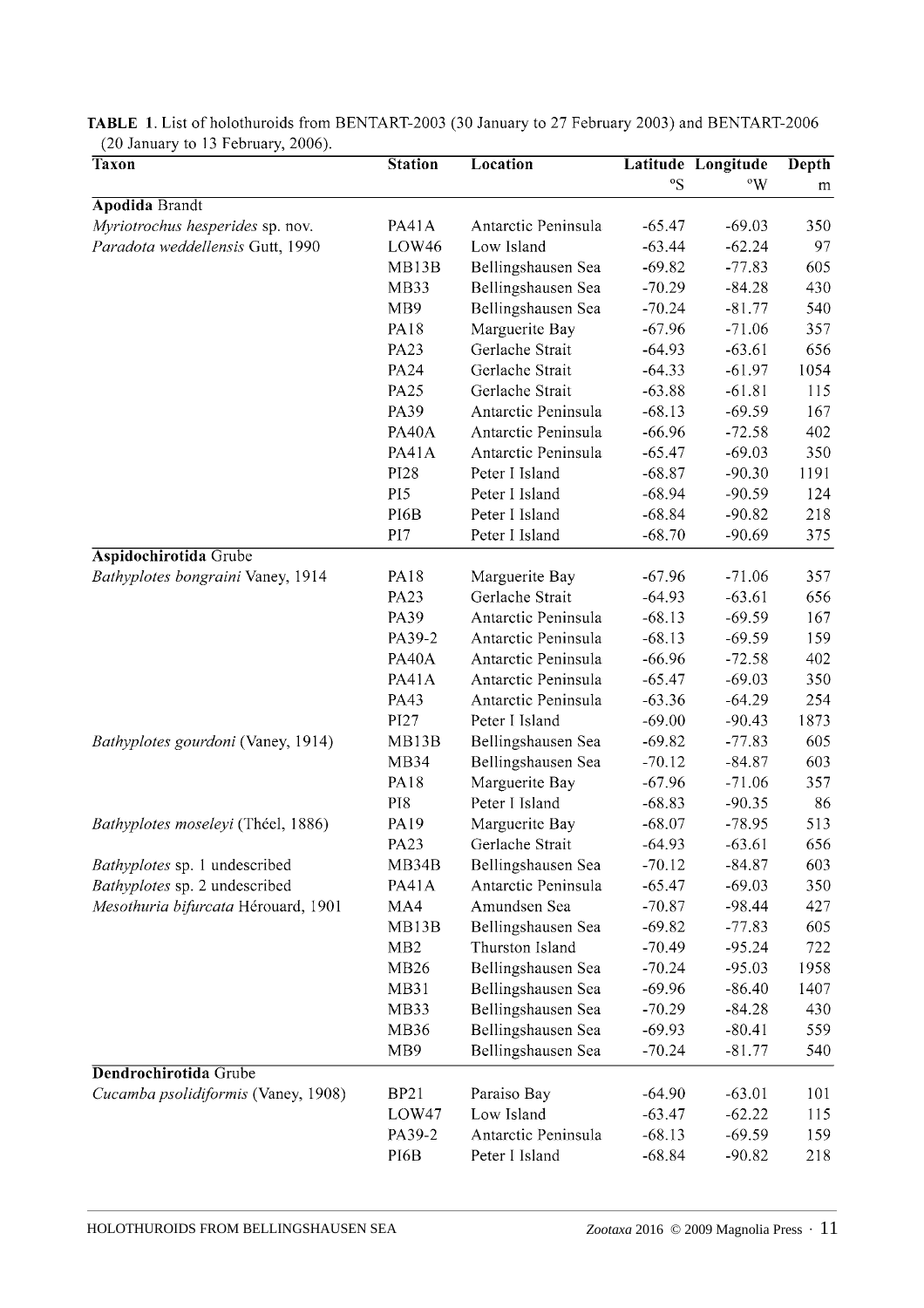| Dendrochirotida Grube (continued)                |                 |                     |          |          |      |
|--------------------------------------------------|-----------------|---------------------|----------|----------|------|
| Crucella hystrix Gutt, 1990                      | MB34B           | Bellingshausen Sea  | $-70.12$ | $-84.87$ | 603  |
| Crucella scotiae (Vaney, 1906)                   | <b>BP21</b>     | Paraiso Bay         | $-64.90$ | $-63.01$ | 101  |
|                                                  | LOW44           | Low Island          | $-63.43$ | $-62.20$ | 82   |
|                                                  | LOW45           | Low Island          | $-63.43$ | $-62.21$ | 86   |
|                                                  | LOW46           | Low Island          | $-63.44$ | $-62.24$ | 97   |
| Cucumaria attenuata Vaney, 1906                  | LOW44           | Low Island          | $-63.43$ | $-62.20$ | 82   |
|                                                  | LOW45           | Low Island          | $-63.43$ | $-62.21$ | 86   |
|                                                  | LOW46           | Low Island          | $-63.44$ | $-62.24$ | 97   |
|                                                  | LOW47           | Low Island          | $-63.47$ | $-62.22$ | 115  |
|                                                  | PI <sub>5</sub> | Peter I Island      | $-68.94$ | $-90.59$ | 124  |
|                                                  | PI6B            | Peter I Island      | $-68.84$ | $-90.82$ | 218  |
| Cucumaria dudexa sp. nov.                        | MB13B           | Bellingshausen Sea  | $-69.82$ | $-77.83$ | 605  |
| Heterocucumis denticulata (Ekman, 1927)          | LOW44           | Low Island          | $-63.43$ | $-62.20$ | 82   |
|                                                  | LOW45           | Low Island          | $-63.43$ | $-62.21$ | 86   |
|                                                  | LOW46           | Low Island          | $-63.44$ | $-62.24$ | 97   |
|                                                  | LOW47           | Low Island          | $-63.47$ | $-62.22$ | 115  |
|                                                  | PI6B            | Peter I Island      | $-68.84$ | $-90.82$ | 218  |
| Heterocucumis steineni (Ludwig, 1898)            | <b>BP21</b>     | Paraiso Bay         | $-64.90$ | $-63.01$ | 101  |
|                                                  | LOW47           | Low Island          | $-63.47$ | $-62.22$ | 115  |
|                                                  | <b>PA20</b>     | Gerlache Strait     |          | $-63.42$ | 48   |
|                                                  |                 |                     | $-65.02$ | $-69.59$ |      |
|                                                  | PA39-2          | Antarctic Peninsula | $-68.13$ |          | 159  |
|                                                  | PA40A           | Antarctic Peninsula | $-66.96$ | $-72.58$ | 402  |
| Paracucumis turricata (Vaney, 1906)              | MB13B           | Bellingshausen Sea  | $-69.82$ | $-77.83$ | 605  |
|                                                  | MB14B           | Bellingshausen Sea  | $-69.35$ | $-78.09$ | 497  |
|                                                  | MB36            | Bellingshausen Sea  | $-69.93$ | $-80.41$ | 559  |
|                                                  | <b>PA18</b>     | Marguerite Bay      | $-67.96$ | $-71.06$ | 357  |
|                                                  | <b>PA25</b>     | Gerlache Strait     | $-63.88$ | $-61.81$ | 115  |
| Parathyonidium incertum Heding, 1954             | LOW47           | Low Island          | $-63.47$ | $-62.22$ | 115  |
| Psolicrux coatsi (Vaney, 1908)                   | <b>BP21</b>     | Paraiso Bay         | $-64.90$ | $-63.01$ | 101  |
|                                                  | LOW47           | Low Island          | $-63.47$ | $-62.22$ | 115  |
|                                                  | <b>PA20</b>     | Gerlache Strait     | $-65.02$ | $-63.42$ | 48   |
|                                                  | <b>PA23</b>     | Paraiso Bay         | $-64.90$ | $-63.01$ | 101  |
| Psolicrux iuvenilesi sp. nov                     | <b>BP21</b>     | Paraiso Bay         | $-64.90$ | $-63.01$ | 101  |
|                                                  | <b>PA23</b>     | Gerlache Strait     | $-64.93$ | $-63.61$ | 656  |
| Psolidiella mollis (Ludwig & Heding, 1935) LOW47 |                 | Low Island          | $-63.47$ | $-62.22$ | 115  |
| Psolidium gaini Vaney, 1914                      | LOW46           | Low Island          | $-63.44$ | $-62.24$ | 97   |
| Psolidium pawsoni O'Loughlin & Ahearn,           | MB2             | Thurston Island     | $-70.49$ | $-95.24$ | 722  |
| 2008                                             | MB <sub>3</sub> | Thurston Island     | $-70.29$ | $-95.20$ | 1435 |
|                                                  | <b>MB34</b>     | Bellingshausen Sea  | $-70.12$ | $-84.87$ | 603  |
|                                                  | <b>MB37</b>     | Bellingshausen Sea  | $-69.43$ | $-80.41$ | 508  |
|                                                  | PA23            | Gerlache Strait     | $-64.93$ | $-63.61$ | 656  |
|                                                  | PA39            | Antarctic Peninsula | $-68.13$ | $-69.59$ | 167  |
|                                                  | PA40A           | Antarctic Peninsula | $-66.96$ | $-72.58$ | 402  |
| Psolidium tenue Mortensen, 1925                  | MB13B           | Bellingshausen Sea  | $-69.82$ | $-77.83$ | 605  |
|                                                  | MB3             | Thurston Island     | $-70.29$ | $-95.20$ | 1435 |
|                                                  | MB33            | Bellingshausen Sea  | $-70.29$ | $-84.28$ | 430  |
|                                                  | PA40A           | Antarctic Peninsula | $-66.96$ | $-72.58$ | 402  |
|                                                  | PA41A           | Antarctic Peninsula | $-65.47$ | $-69.03$ | 350  |
| Psolidium whittakeri O'Loughlin & Ahearn,        | MB3             | Thurston Island     | $-70.29$ | $-95.20$ | 1435 |
| 2008                                             | <b>PI28</b>     | Peter I Island      | $-68.87$ | $-90.30$ | 1191 |
| Psolus antarcticus (Philippi, 1857)              | <b>MB31</b>     | Bellingshausen Sea  | $-69.96$ | $-86.40$ | 1407 |
|                                                  | MB35            | Bellingshausen Sea  | $-69.93$ | $-85.16$ | 1132 |
|                                                  | <b>PI28</b>     | Peter I Island      | $-68.87$ | $-90.30$ | 1191 |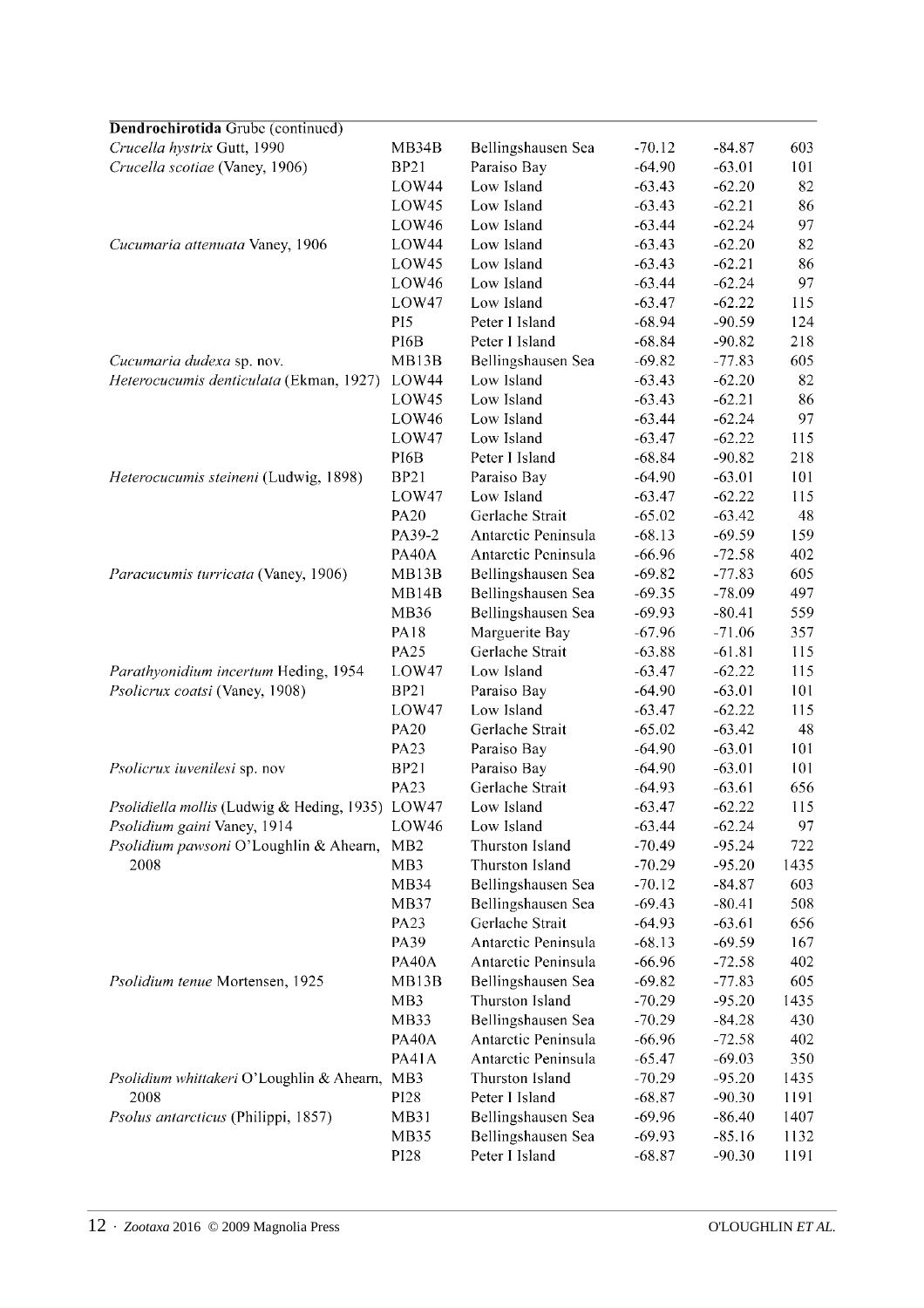| Dendrochirotida Grube (continued)      |                 |                     |          |          |      |
|----------------------------------------|-----------------|---------------------|----------|----------|------|
| Psolus chacoti Vaney, 1906             | LOW45           | Low Island          | $-63.43$ | $-62.21$ | 86   |
|                                        | LOW46           | Low Island          | $-63.44$ | $-62.24$ | 97   |
|                                        | LOW47           | Low Island          | $-63.47$ | $-62.22$ | 115  |
|                                        | PA39-2          | Antarctic Peninsula | $-68.13$ | $-69.59$ | 159  |
| Psolus dubiosus Ludwig & Heding, 1935  | <b>BP21</b>     | Paraiso Bay         | $-64.90$ | $-63.01$ | 101  |
|                                        | LOW47           | Low Island          | $-63.47$ | $-62.22$ | 115  |
| Psolus koehleri Vaney, 1914            | <b>BP21</b>     | Paraiso Bay         | $-64.90$ | $-63.01$ | 101  |
|                                        | LOW47           | Low Island          | $-63.47$ | $-62.22$ | 115  |
|                                        | PA19            | Marguerite Bay      | $-68.07$ | $-78.95$ | 513  |
|                                        | <b>PA23</b>     | Gerlache Strait     | $-64.93$ | $-63.61$ | 656  |
| Psolus sp. undescribed                 | PI28            | Peter I Island      | $-68.87$ | $-90.30$ | 1191 |
| Staurocucumis liouvillei (Vaney, 1914) | <b>BP21</b>     | Paraiso Bay         | $-64.90$ | $-63.01$ | 101  |
|                                        | LOW47           | Low Island          | $-63.47$ | $-62.22$ | 115  |
|                                        | PA18            | Marguerite Bay      | $-67.96$ | $-71.06$ | 357  |
|                                        | <b>PA20</b>     | Gerlache Strait     | $-65.02$ | $-63.42$ | 48   |
|                                        | PA39-2          | Antarctic Peninsula | $-68.13$ | $-69.59$ | 159  |
|                                        | PA40A           | Antarctic Peninsula | $-66.96$ | $-72.58$ | 402  |
|                                        | <b>PA41A</b>    | Antarctic Peninsula | $-65.47$ | $-69.03$ | 350  |
|                                        | PI <sub>5</sub> | Peter I Island      | $-68.94$ | $-90.59$ | 124  |
|                                        | PI6B            | Peter I Island      | $-68.84$ | $-90.82$ | 218  |
|                                        | PI8             | Peter I Island      | $-68.83$ | $-90.35$ | 86   |
| Trachythyone bouvetensis (Ludwig &     | <b>BP21</b>     | Paraiso Bay         | $-64.90$ | $-63.01$ | 101  |
| Heading, 1935)                         | LOW45           | Low Island          | $-63.43$ | $-62.21$ | 86   |
|                                        | LOW47           | Low Island          | $-63.47$ | $-62.22$ | 115  |
|                                        | PI5             | Peter I Island      | $-68.94$ | $-90.59$ | 124  |
| Elasipodida Théel                      |                 |                     |          |          |      |
| Benthodytes sanguinolenta Théel, 1882  | MB29            | Bellingshausen Sea  | $-69.40$ | $-88.34$ | 3310 |
| Elpidia glacialis Théel, 1876          | MB9             | Bellingshausen Sea  | $-70.24$ | $-81.77$ | 540  |
| Peniagone incerta (Théel, 1882)        | MB29            | Bellingshausen Sea  | $-69.40$ | $-88.34$ | 3310 |
| Peniagone vignoni Hérouard, 1901       | MA4             | Amundsen Sea        | $-70.87$ | $-98.44$ | 427  |
|                                        | MB10B           | Bellingshausen Sea  | $-70.74$ | $-81.47$ | 497  |
|                                        | MB13B           | Bellingshausen Sea  | $-69.82$ | $-77.83$ | 605  |
|                                        | MB14B           | Bellingshausen Sea  | $-69.35$ | $-78.09$ | 497  |
|                                        | MB33            | Bellingshausen Sea  | $-70.29$ | $-84.28$ | 430  |
|                                        | MB36            | Bellingshausen Sea  | $-69.93$ | $-80.41$ | 559  |
|                                        | <b>MB37</b>     | Bellingshausen Sea  | $-69.43$ | $-80.41$ | 508  |
|                                        | MB9             | Bellingshausen Sea  | $-70.24$ | $-81.77$ | 540  |
|                                        | PA19            | Marguerite Bay      | $-68.07$ | $-78.95$ | 513  |
|                                        | PA24            | Gerlache Strait     | $-64.33$ | $-61.97$ | 1054 |
| Protelpidia murrayi (Théel, 1879)      | MB13B           | Bellingshausen Sea  | $-69.82$ | $-77.83$ | 605  |
|                                        | MB9             | Bellingshausen Sea  | $-70.24$ | $-81.77$ | 540  |
|                                        | PA19            | Marguerite Bay      | $-68.07$ | $-78.95$ | 513  |
|                                        | PA24            | Gerlache Strait     | $-64.33$ | $-61.97$ | 1054 |
| Psychropotes longicauda Théel, 1882    | MB29            | Bellingshausen Sea  | $-69.40$ | $-88.34$ | 3310 |
| Molpadida Haeckel                      |                 |                     |          |          |      |
| Molpadia musculus Risso, 1826          | MB36            | Bellingshausen Sea  | $-69.93$ | $-80.41$ | 559  |
|                                        | PA19            | Marguerite Bay      | $-68.07$ | $-78.95$ | 513  |
|                                        | PA23            | Gerlache Strait     | $-64.93$ | $-63.61$ | 656  |
|                                        | <b>PA25</b>     | Gerlache Strait     | $-63.88$ | $-61.81$ | 115  |
| Molpadia sp. undescribed               | MB36            | Bellingshausen Sea  | $-69.93$ | $-80.41$ | 559  |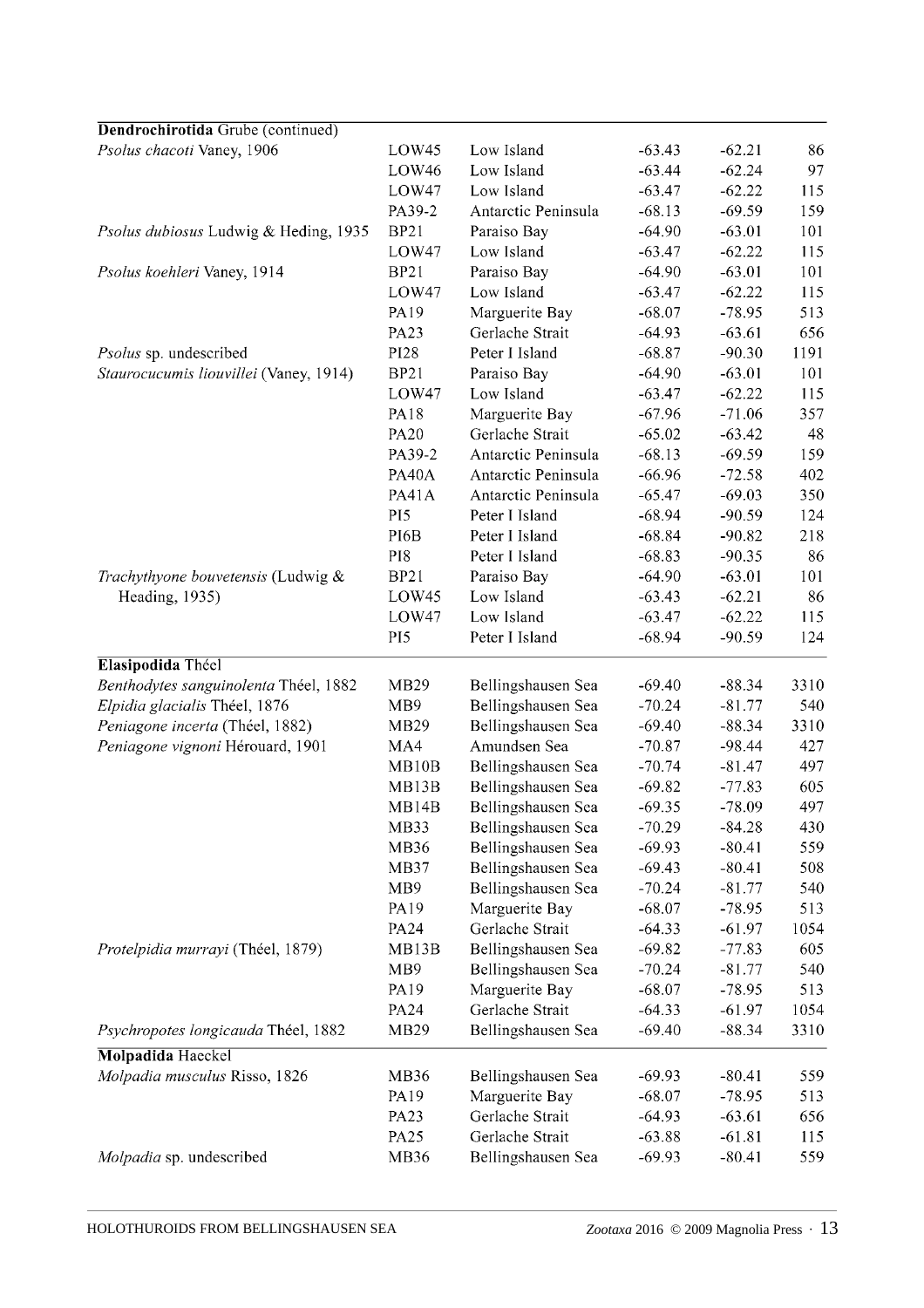#### **Changed combinations for Antarctic dendrochirotid species**

| Cucumaria abyssorum Théel, 1886a = Staurocucumis abyssorum (Théel, 1886a) (by Ekman, 1927; confirmed                                    |
|-----------------------------------------------------------------------------------------------------------------------------------------|
| by Hansen, $1988$ )                                                                                                                     |
| Cucumaria denticulata Ekman, 1927 = Heterocucumis denticulata (Ekman, 1927) (by O'Loughlin, 2002)                                       |
| Cucumaria godeffroyi Semper, 1868 = Heterocucumis godeffroyi (Semper, 1868) (by O'Loughlin, 2002)                                       |
| Cucumaria liouvillei Vaney, 1914 = Staurocucumis liouvillei (Vaney, 1914) (by Ekman, 1927; confirmed by                                 |
| Hansen, 1988)                                                                                                                           |
| <i>Cucumaria psolidiformis Vaney, 1908 = Cucamba psolidiformis (Vaney, 1908)</i> (this work)                                            |
| Cucumaria steineni Ludwig, 1898 = Heterocucumis steineni (Ludwig, 1898) (by Massin, 1994; O'Loughlin,<br>2002)                          |
| Cucumaria turqueti Vaney, 1906b = Staurocucumis turqueti (Vaney, 1906b) (by Ekman, 1927; confirmed by                                   |
| Hansen, 1988; confirmed this work)                                                                                                      |
| Pseudocholochirus mollis Ludwig & Heding, 1935 = Psolidiella mollis (Ludwig & Heding, 1935) (by<br>Panning, 1949; confirmed this work)  |
| Psolidium (Cucumaria) coatsi Vaney, 1908 = Psolicrux coatsi (Vaney, 1908) (by O'Loughlin, 2002)                                         |
| Thyone (Thyonidium) lechleri Lampert, 1885 = Thyone hassleri Théel, 1886b = Trachythyone lechleri<br>(Lampert, 1885) (by Panning, 1949) |
| Thyone scotiae Vaney, 1906a = Crucella scotiae (Vaney, 1906a) (this work)                                                               |
|                                                                                                                                         |

*Thyone turricata* Vaney, 1906a = *Paracucumis turricata* (Vaney, 1906a) (by O'Loughlin, 2002)

#### **Acknowledgments**

We are grateful for the contribution of the following to this work: Principal BENTART Researcher, Ana Ramos, and team who collected the holothuroid specimens; University of Málaga students Blanca Gallego Tevar, Carolina Yuste Florido and Juan Miguel Pérez Ramos who assisted significantly with the systematic determination of the specimens; Chris Rowley (NMV) for photography of ossicles; Ben Boonen for format of figures and table. We acknowledge with appreciation the funding by the Spanish Government of BENTART–2003 through Antarctic Programme REN2001–1074/ANT, and BENTART–2006 through Antarctic Programme GLC2004–01856/ANT; the funding of collection maintenance through Antarctic Programme CGL2004–04684/ANT; the funding of microscopic studies and photographs through Antarctic Programme CGL2004–21066–E; the funding of international collaboration by the Málaga University Projects (A.5. Mod. B). We are most appreciative of the insightful and very helpful comments offered by an anonymous reviewer.

#### **References**

- Cherbonnier, G. (1941) Note sur *Cucumaria spatha* n. nom. (= *C. grandis* Vaney) et *Cucumaria turqueti* Vaney (Holothuries). *Bulletin du Muséum national d'Histoire naturelle, Paris,* 2(13)6, 571–574.
- Cherbonnier, G. (1974) Invertébrés marins des XIIème et XVème expéditions antarctiques Françaises en Terre Adélie. 15. Holothurides. *Tethys,* 5(4), 601–610.
- Ekman, S. (1925) Holothurien. *Further zoological results of the Swedish Antarctic Expedition 1901*–*1903,* 1(6), 1–194.
- Ekman, S. (1927) Holothurien der deutschen Südpolar-Expedition 1901–1903 aus der Ostantarktis und von den Kerguelen. *Deutsche Südpolar-Expedition*, 19 (Zoology 11), 359–419.
- Gage, J.D. & Billett, D.M.S. (1986) The family Myriotrochidae Théel (Echinodermata: Holothurioidea) in the deep northeast Atlantic Ocean. *Zoological Journal of the Linnean Society,* 88, 229–276.
- Gebruk, A. & Shirshov, P.P. (1994) Revision of two deep-sea holothurian genera *Psychrelpidia* Hérouard, 1923 and *Rhipidothuria* Hérouard, 1901 (Elpidiidae). *Mitteilungen aus dem Hamburgischen Zoologischen Museum und Institut,* 91, 147–154.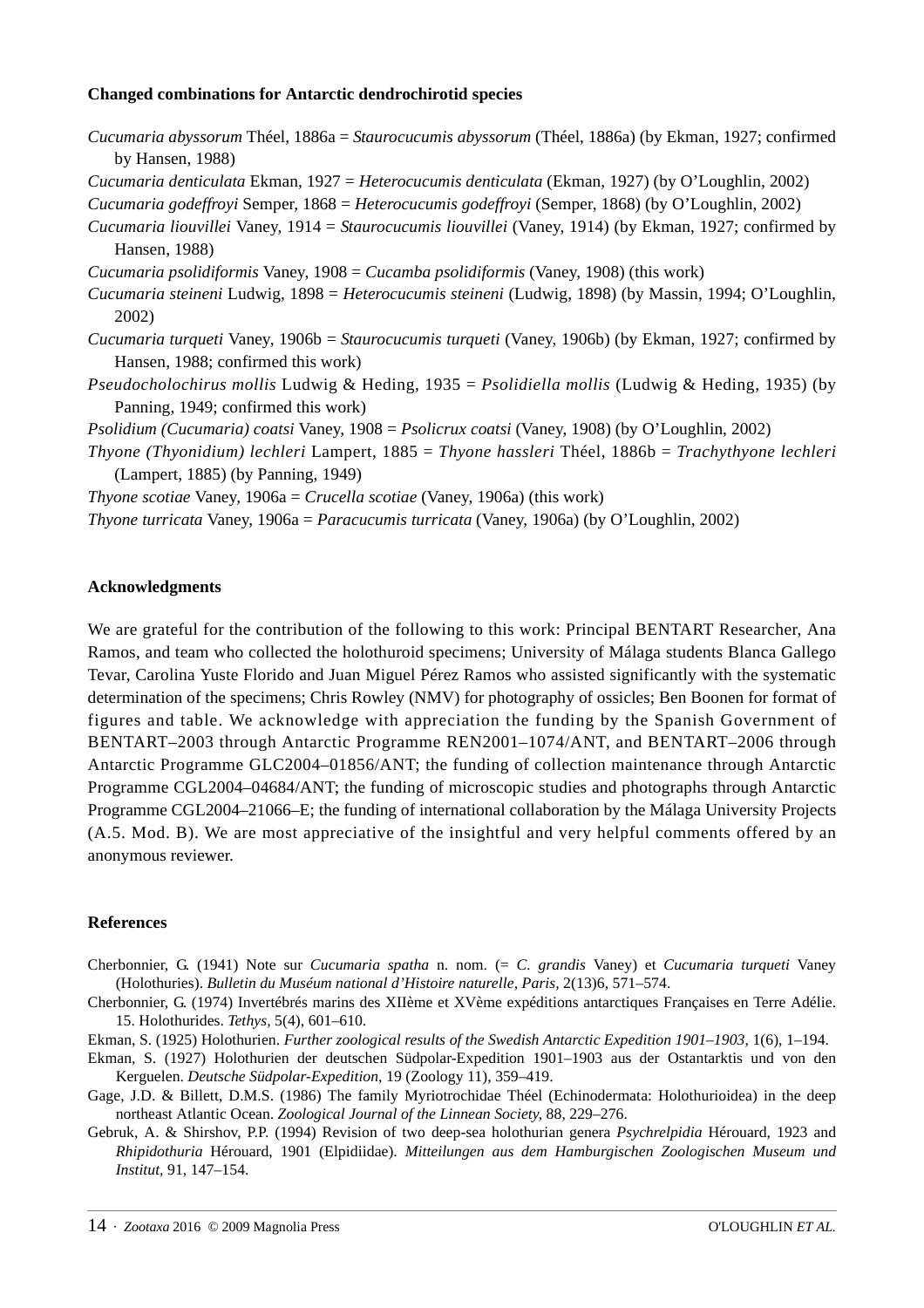- Gutt, J. (1988) Zur Verbreitung und Ökologie der Seegurken (Holothuroidea, Echinodermata) im Weddellmeer (Antarktis). *Berichte zur Polarforschung,* 41, 1–87.
- Gutt, J. (1990) New Antarctic holothurians (Echinodermata) —I. Five new species with four new genera of the order Dendrochirotida. *Zoologica Scripta,* 19(1), 119–127.
- Gutt, J. (1991) Are Weddell Sea holothurians typical representatives of the Antarctic benthos? *Meeresforschung,* 33(4), 312–329.
- Hansen, B. (1988) The genus *Staurocucumis* Ekman and its possible affinity with *Echinocucumis* Sars (Holothuroidea, Dendrochirota). *In*: Burke, R.D., Mladenov, P.V., Lambert, P. & Parsley, R.I. (Eds.), *Echinoderm Biology*. Balkema, Rotterdam, pp. 301–308.
- Heding, S.G. (1942) Holothurioidea. II. *Danish Ingolf-Expedition,* 4(13), 1–39, pls 1–2.
- Heding, S.G. & Panning, A. (1954) Phyllophoridae. Eine bearbeitung der polytentaculaten dendrochiroten holothurien des zoologischen museums in Kopenhagen. *Spolia Zoologica Musei Hauniensis,* 13, 1–209.
- Hérouard, E. (1901) Note préliminaire sur les holothuries rapportées par l'Expédition Antarctique Belge. *Archives de Zoologie Expérimentale et Générale 3(9) Notes et Revue,* 3(7), 39–48.
- Lampert, K. (1885) Die Seewalzen. Holothurioidea. Eine Systematische Monographie. *In*: Semper, C. (Ed.), *Reisen im Archipel der Philippinen,* 4(3), 1–310, 1 pl.
- Lampert, K. (1886) Die Holothurien von Süd-Georgien nach der Ausbeute der Deutschen Polarstation in 1882 und 1983. *Jahrbuch Hamburgischen Wissenschaftlichen Anstalten*, 3, 11–22.
- Ludwig, H. (1898) Holothurien. *Ergebnisse der Hamburger Magalhaensischen Sammelreise 1892/93,* 1, 1–98, 3 pls.
- Ludwig, H. & Heding, S.G. (1935) Die holothurien der Deutschen Tiefsee-Expedition. 1. Fusslose und dendrochirote formen. *Wissenschaftliche Ergeb-nisse der Deutschen Tiefsee-Expedition auf dem dampfer Valdivia 1898–1899,* 24, 123–214.
- Massin, Cl. (1992) Three new species of Dendrochirotida (Holothuroidea, Echinodermata) from the Weddell Sea (Antarctica). *Bulletin de l'Institut Royal des Sciences Naturelles de Belgique, Biologie,* 62, 179–191.
- Massin, C. (1994) Ossicle variation in Antarctic dendrochirote holothurians (Echinodermata). *Bulletin de l'Institut Royal des Sciences Naturelles de Belgique, Biologie,* 64, 129–146.
- Mortensen, T. (1925a) Echinoderms of New Zealand and the Auckland–Campbell Islands. III–V. Asteroidea, Holothurioidea, Crinoidea. *Videnskabelige Meddelelser fra Dansk naturhistorisk Forening i Kobenhavn,* 79(29), 261–420, text figs 1–70, pls 12–14.
- Mortensen, T. (1925b) On a small collection of echinoderms from the Antarctic Sea. *Arkiv för Zoologi*, 17A(31), 12, 8 figs.
- O'Loughlin, P.M. (2000) A review of the cucumariid genus *Psolidiella* Mortensen (Echinodermata, Holothuroidea). *Memoirs of Museum Victoria,* 58(1), 25–37.
- O'Loughlin, P.M. (2002) Report on selected species of BANZARE and ANARE Holothuroidea, with reviews of *Meseres* Ludwig and *Heterocucumis* Panning (Echinodermata). *Memoirs of Museum Victoria,* 59(2), 297–325.
- O'Loughlin, P.M. & Ahearn, C. (2008) Antarctic and Sub-Antarctic species of *Psolidium* Ludwig (Echinodermata: Holothuroidea: Psolidae). *Memoirs of Museum Victoria,* 65: 23-42.
- O'Loughlin, P.M., Bardsley, T.M. & O'Hara, T.D. (1994) A preliminary analysis of diversity and distribution of Holothurioidea from Prydz Bay and the MacRobertson Shelf, eastern Antarctica. *In*: David, B., Guille, A., Féral, J-P. & Roux, M. (Eds.), *Echinoderms through Time. Proceedings of the Eighth International Echinoderm Conference, Dijon, France, 6*–*10 September, 1993*. Balkema: Rotterdam, pp. 549–555, 1 fig., 2 tables.
- Panning, A. (1949) Versuch einer Neuordnung der Familie Cucumariidae (Holothurioidea, Dendrochirota). *Zoologische Jahrbücher Abtheilung für Systematik, Geographie und Biologie der Thiere,* 78, 404–470.
- Panning, A. (1955) Bemerkungen über die Holothurien-Familie Cucumariidae (Ordnung Dendrochirota). *Mitteilungen aus dem Hamburgischen Zoologischen Museum und Institut,* 53, 33–47.
- Panning, A. (1971) Bemerkungen über die holothurien-familie Cucumariidae (Ordnung Dendrochirota). 6. Die gattungen um *Ocnus* Forbes 1841 und um *Pentacta* Goldfuss 1820. *Mitteilungen aus dem Hamburgischen Zoologischen Museum und Institut,* 67, 29–51.
- Pawson, D.L. (1969) Holothuroidea. *In*: Bushnell, V.C. & J.W. Hedgpeth, J.W. (Eds.), *Distribution of Selected Groups of Marine Invertebrates in Waters South of 35º S Latitude. Antarctic Map Folio Series (II)*. American Geographical Society, New York, pp. 36–38, 1 pl.
- Pawson, D.L. (1970) The marine fauna of New Zealand: Sea cucumbers (Echinodermata: Holothuroidea). *Bulletin of the New Zealand Department of Scientific and Industrial Research,* 201, 7–65, 10 figs, 2 pls.
- Philippi, A. (1857) Vier neue Echinodermen des Chilenschen Meeres. *Archiv Naturgeschicht*, 23, 130–134.
- Risso, A. (1826) *Histoire naturelle des principales productions de l'Europe méridionales et particulièrment de celles des environs de Nice et des Alpes Maritimes.* Levrault, Paris, 4, 439 pp.
- Semper, C. (1868) Holothurien. *Reisen im Archipel der Philippinen,* 1, 1–288, pls 1–40.
- Smirnov, A.V. & Bardsley, T.M. (1997) *Myriotrochus antarcticus* sp. nov. (Apodida: Myriotrochidae), a new holothurian species from eastern Antarctica. *Proceedings of the Royal Society of Victoria,* 109(1), 109–111.